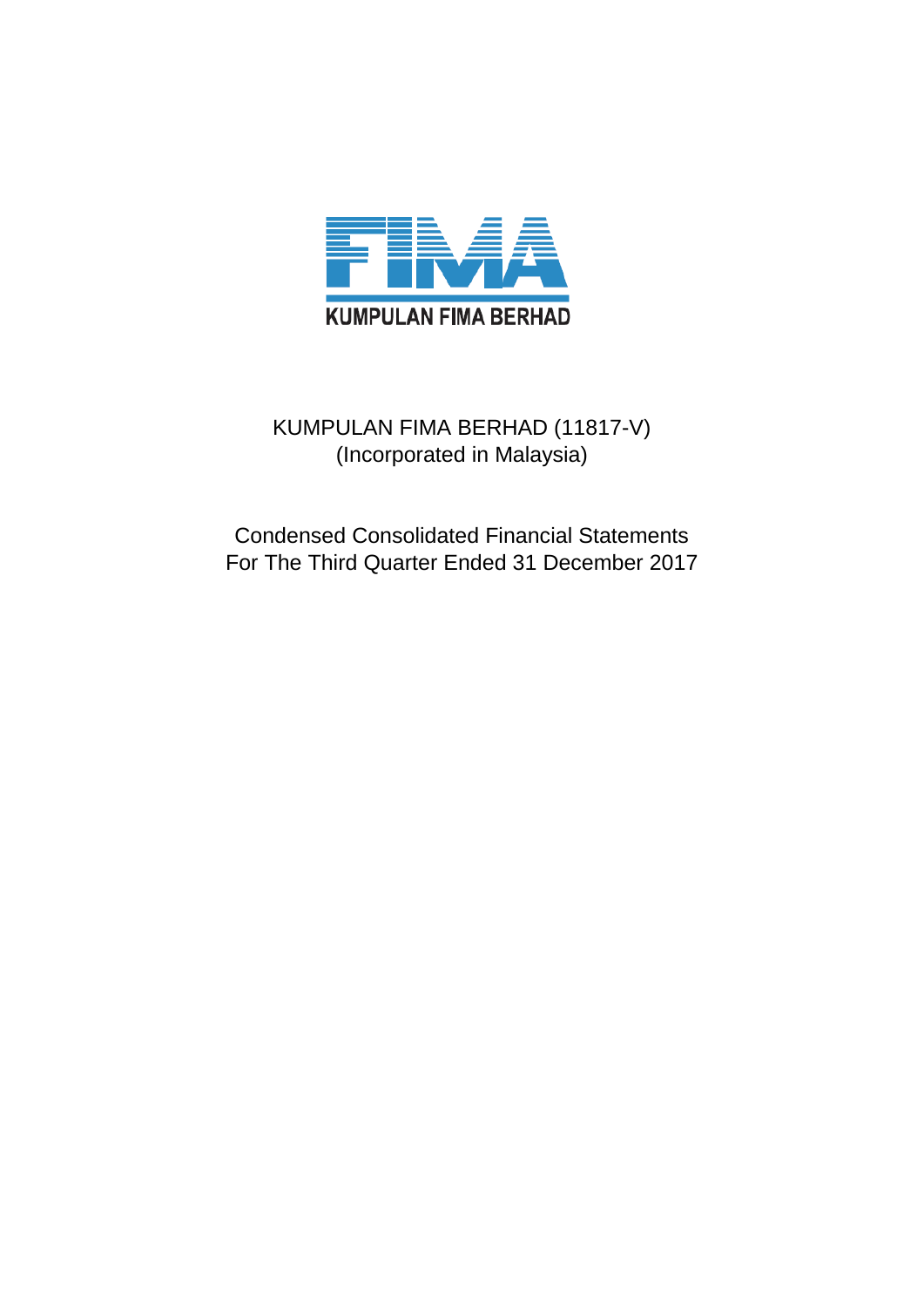

# **CONDENSED CONSOLIDATED STATEMENT OF COMPREHENSIVE INCOME FOR THE THIRD QUARTER ENDED 31 DECEMBER 2017** *(THE FIGURES HAVE NOT BEEN AUDITED)*

| <b>Preceding year</b><br><b>Preceding year</b><br><b>Current</b><br><b>Current</b><br>corresponding<br>corresponding<br>year<br>year<br>quarter<br>to date<br>quarter<br>31-12-2017<br>31-12-2016<br>31-12-2017<br><b>Note</b><br><b>RM'000</b><br><b>RM'000</b><br><b>RM'000</b><br>A <sub>9</sub><br>111,957<br>140,493<br>350,507<br>Revenue<br>(70, 132)<br>(88, 298)<br>Cost of sales<br>(220, 167)<br>41,825<br>52,195<br>130,340<br><b>Gross profit</b><br>Other income<br>2,386<br>5,048<br>8,342<br>Other items of expense<br>(17, 998)<br>(21, 520)<br>(53, 304)<br>Administrative expenses<br>(1,658)<br>(1, 569)<br>(5, 113)<br>Selling and marketing expenses<br>(2, 199)<br>(15, 999)<br>(2, 273)<br>Other expenses<br>(21, 855)<br>(25, 362)<br>(74, 416)<br>(388)<br>(213)<br>(1, 102)<br>Finance costs<br>390<br>384<br>Share of results of associates<br>(334)<br>Profit before tax<br>A9/A10<br>22,358<br>32,052<br>62,830<br>B <sub>5</sub><br>(5,765)<br>(7, 715)<br>(20, 618)<br>Income tax expense<br>16,593<br>24,337<br>42,212<br><b>Profit net of tax</b><br>Other comprehensive income<br>Foreign currency translation differences<br>for foreign operations<br>(6, 251)<br>10,500<br>(13, 678)<br><b>Total comprehensive income</b><br>for the period<br>10,342<br>34,837<br>28,534<br>Profit attributable to:<br>Equity holders of the Company<br>12,677<br>18,370<br>28,452<br>Non-controlling interests<br>3,916<br>5,967<br>13,760<br>42,212<br>Profit for the period<br>16,593<br>24,337 |               |
|---------------------------------------------------------------------------------------------------------------------------------------------------------------------------------------------------------------------------------------------------------------------------------------------------------------------------------------------------------------------------------------------------------------------------------------------------------------------------------------------------------------------------------------------------------------------------------------------------------------------------------------------------------------------------------------------------------------------------------------------------------------------------------------------------------------------------------------------------------------------------------------------------------------------------------------------------------------------------------------------------------------------------------------------------------------------------------------------------------------------------------------------------------------------------------------------------------------------------------------------------------------------------------------------------------------------------------------------------------------------------------------------------------------------------------------------------------------------------------------------------------------------------|---------------|
|                                                                                                                                                                                                                                                                                                                                                                                                                                                                                                                                                                                                                                                                                                                                                                                                                                                                                                                                                                                                                                                                                                                                                                                                                                                                                                                                                                                                                                                                                                                           |               |
|                                                                                                                                                                                                                                                                                                                                                                                                                                                                                                                                                                                                                                                                                                                                                                                                                                                                                                                                                                                                                                                                                                                                                                                                                                                                                                                                                                                                                                                                                                                           |               |
|                                                                                                                                                                                                                                                                                                                                                                                                                                                                                                                                                                                                                                                                                                                                                                                                                                                                                                                                                                                                                                                                                                                                                                                                                                                                                                                                                                                                                                                                                                                           | period        |
|                                                                                                                                                                                                                                                                                                                                                                                                                                                                                                                                                                                                                                                                                                                                                                                                                                                                                                                                                                                                                                                                                                                                                                                                                                                                                                                                                                                                                                                                                                                           | 31-12-2016    |
|                                                                                                                                                                                                                                                                                                                                                                                                                                                                                                                                                                                                                                                                                                                                                                                                                                                                                                                                                                                                                                                                                                                                                                                                                                                                                                                                                                                                                                                                                                                           | <b>RM'000</b> |
|                                                                                                                                                                                                                                                                                                                                                                                                                                                                                                                                                                                                                                                                                                                                                                                                                                                                                                                                                                                                                                                                                                                                                                                                                                                                                                                                                                                                                                                                                                                           |               |
|                                                                                                                                                                                                                                                                                                                                                                                                                                                                                                                                                                                                                                                                                                                                                                                                                                                                                                                                                                                                                                                                                                                                                                                                                                                                                                                                                                                                                                                                                                                           | 419,915       |
|                                                                                                                                                                                                                                                                                                                                                                                                                                                                                                                                                                                                                                                                                                                                                                                                                                                                                                                                                                                                                                                                                                                                                                                                                                                                                                                                                                                                                                                                                                                           | (266, 787)    |
|                                                                                                                                                                                                                                                                                                                                                                                                                                                                                                                                                                                                                                                                                                                                                                                                                                                                                                                                                                                                                                                                                                                                                                                                                                                                                                                                                                                                                                                                                                                           | 153,128       |
|                                                                                                                                                                                                                                                                                                                                                                                                                                                                                                                                                                                                                                                                                                                                                                                                                                                                                                                                                                                                                                                                                                                                                                                                                                                                                                                                                                                                                                                                                                                           | 11,832        |
|                                                                                                                                                                                                                                                                                                                                                                                                                                                                                                                                                                                                                                                                                                                                                                                                                                                                                                                                                                                                                                                                                                                                                                                                                                                                                                                                                                                                                                                                                                                           |               |
|                                                                                                                                                                                                                                                                                                                                                                                                                                                                                                                                                                                                                                                                                                                                                                                                                                                                                                                                                                                                                                                                                                                                                                                                                                                                                                                                                                                                                                                                                                                           | (55,058)      |
|                                                                                                                                                                                                                                                                                                                                                                                                                                                                                                                                                                                                                                                                                                                                                                                                                                                                                                                                                                                                                                                                                                                                                                                                                                                                                                                                                                                                                                                                                                                           | (4,601)       |
|                                                                                                                                                                                                                                                                                                                                                                                                                                                                                                                                                                                                                                                                                                                                                                                                                                                                                                                                                                                                                                                                                                                                                                                                                                                                                                                                                                                                                                                                                                                           | (15, 773)     |
|                                                                                                                                                                                                                                                                                                                                                                                                                                                                                                                                                                                                                                                                                                                                                                                                                                                                                                                                                                                                                                                                                                                                                                                                                                                                                                                                                                                                                                                                                                                           | (75, 432)     |
|                                                                                                                                                                                                                                                                                                                                                                                                                                                                                                                                                                                                                                                                                                                                                                                                                                                                                                                                                                                                                                                                                                                                                                                                                                                                                                                                                                                                                                                                                                                           | (530)         |
|                                                                                                                                                                                                                                                                                                                                                                                                                                                                                                                                                                                                                                                                                                                                                                                                                                                                                                                                                                                                                                                                                                                                                                                                                                                                                                                                                                                                                                                                                                                           | 825           |
|                                                                                                                                                                                                                                                                                                                                                                                                                                                                                                                                                                                                                                                                                                                                                                                                                                                                                                                                                                                                                                                                                                                                                                                                                                                                                                                                                                                                                                                                                                                           | 89,823        |
|                                                                                                                                                                                                                                                                                                                                                                                                                                                                                                                                                                                                                                                                                                                                                                                                                                                                                                                                                                                                                                                                                                                                                                                                                                                                                                                                                                                                                                                                                                                           | (25,169)      |
|                                                                                                                                                                                                                                                                                                                                                                                                                                                                                                                                                                                                                                                                                                                                                                                                                                                                                                                                                                                                                                                                                                                                                                                                                                                                                                                                                                                                                                                                                                                           | 64,654        |
|                                                                                                                                                                                                                                                                                                                                                                                                                                                                                                                                                                                                                                                                                                                                                                                                                                                                                                                                                                                                                                                                                                                                                                                                                                                                                                                                                                                                                                                                                                                           |               |
|                                                                                                                                                                                                                                                                                                                                                                                                                                                                                                                                                                                                                                                                                                                                                                                                                                                                                                                                                                                                                                                                                                                                                                                                                                                                                                                                                                                                                                                                                                                           |               |
|                                                                                                                                                                                                                                                                                                                                                                                                                                                                                                                                                                                                                                                                                                                                                                                                                                                                                                                                                                                                                                                                                                                                                                                                                                                                                                                                                                                                                                                                                                                           | 19,974        |
|                                                                                                                                                                                                                                                                                                                                                                                                                                                                                                                                                                                                                                                                                                                                                                                                                                                                                                                                                                                                                                                                                                                                                                                                                                                                                                                                                                                                                                                                                                                           |               |
|                                                                                                                                                                                                                                                                                                                                                                                                                                                                                                                                                                                                                                                                                                                                                                                                                                                                                                                                                                                                                                                                                                                                                                                                                                                                                                                                                                                                                                                                                                                           | 84,628        |
|                                                                                                                                                                                                                                                                                                                                                                                                                                                                                                                                                                                                                                                                                                                                                                                                                                                                                                                                                                                                                                                                                                                                                                                                                                                                                                                                                                                                                                                                                                                           |               |
|                                                                                                                                                                                                                                                                                                                                                                                                                                                                                                                                                                                                                                                                                                                                                                                                                                                                                                                                                                                                                                                                                                                                                                                                                                                                                                                                                                                                                                                                                                                           | 44,946        |
|                                                                                                                                                                                                                                                                                                                                                                                                                                                                                                                                                                                                                                                                                                                                                                                                                                                                                                                                                                                                                                                                                                                                                                                                                                                                                                                                                                                                                                                                                                                           | 19,708        |
|                                                                                                                                                                                                                                                                                                                                                                                                                                                                                                                                                                                                                                                                                                                                                                                                                                                                                                                                                                                                                                                                                                                                                                                                                                                                                                                                                                                                                                                                                                                           | 64,654        |
| <b>Total comprehensive income</b><br>attributable to:                                                                                                                                                                                                                                                                                                                                                                                                                                                                                                                                                                                                                                                                                                                                                                                                                                                                                                                                                                                                                                                                                                                                                                                                                                                                                                                                                                                                                                                                     |               |
| 6,977<br>28,818<br>16,921<br>Equity holders of the Company                                                                                                                                                                                                                                                                                                                                                                                                                                                                                                                                                                                                                                                                                                                                                                                                                                                                                                                                                                                                                                                                                                                                                                                                                                                                                                                                                                                                                                                                | 64,868        |
| 11,613<br>Non-controlling interests<br>3,365<br>6,019                                                                                                                                                                                                                                                                                                                                                                                                                                                                                                                                                                                                                                                                                                                                                                                                                                                                                                                                                                                                                                                                                                                                                                                                                                                                                                                                                                                                                                                                     | 19,760        |
|                                                                                                                                                                                                                                                                                                                                                                                                                                                                                                                                                                                                                                                                                                                                                                                                                                                                                                                                                                                                                                                                                                                                                                                                                                                                                                                                                                                                                                                                                                                           |               |
| <b>Total comprehensive income</b><br>for the period<br>10,342<br>34,837<br>28,534                                                                                                                                                                                                                                                                                                                                                                                                                                                                                                                                                                                                                                                                                                                                                                                                                                                                                                                                                                                                                                                                                                                                                                                                                                                                                                                                                                                                                                         | 84,628        |
| Earnings per share attributable                                                                                                                                                                                                                                                                                                                                                                                                                                                                                                                                                                                                                                                                                                                                                                                                                                                                                                                                                                                                                                                                                                                                                                                                                                                                                                                                                                                                                                                                                           |               |
| to equity holders of the Company:                                                                                                                                                                                                                                                                                                                                                                                                                                                                                                                                                                                                                                                                                                                                                                                                                                                                                                                                                                                                                                                                                                                                                                                                                                                                                                                                                                                                                                                                                         |               |
| Basic earnings per share (sen)<br>10.08<br><b>B12</b><br>4.49<br>6.59                                                                                                                                                                                                                                                                                                                                                                                                                                                                                                                                                                                                                                                                                                                                                                                                                                                                                                                                                                                                                                                                                                                                                                                                                                                                                                                                                                                                                                                     | 16.12         |

*(The condensed consolidated statement of comprehensive income should be read in conjunction with the audited* financial statements for the year ended 31 March 2017 and the accompanying explanatory notes attached to the *interim financial statements).*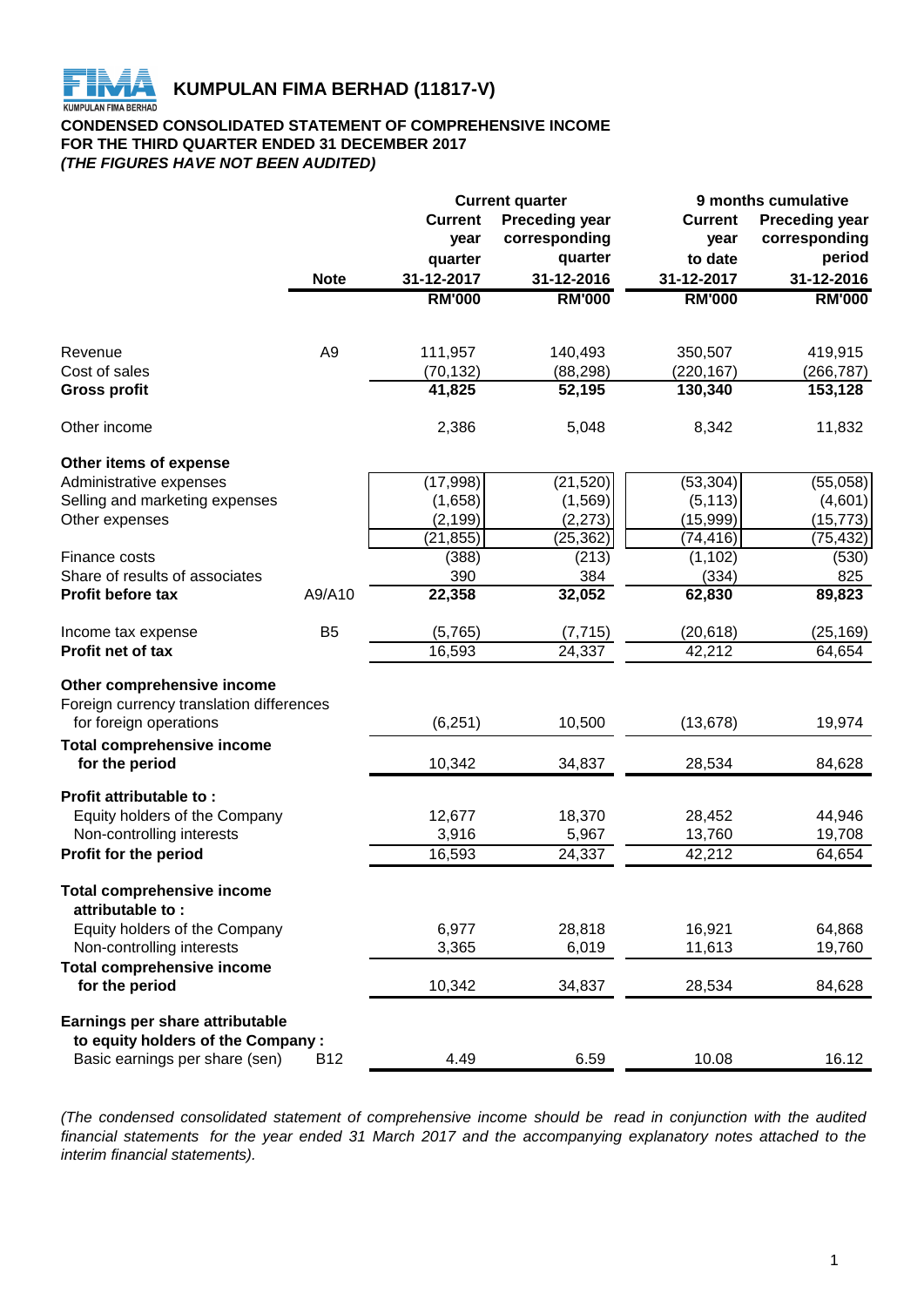# **CONDENSED CONSOLIDATED STATEMENT OF FINANCIAL POSITION AS AT 31 DECEMBER 2017**

|                                                      | As at<br>31-12-2017<br>(unaudited) | As at<br>31-03-2017<br>(audited) |
|------------------------------------------------------|------------------------------------|----------------------------------|
|                                                      | <b>RM'000</b>                      | <b>RM'000</b>                    |
| <b>ASSETS</b>                                        |                                    |                                  |
| Non-current assets                                   |                                    |                                  |
| Property, plant and equipment                        | 310,528                            | 319,119                          |
| Investment properties                                | 67,237                             | 68,464                           |
| <b>Biological assets</b>                             | 164,125                            | 156,208                          |
| Investment in associates                             | 43,699                             | 46,516                           |
| Deferred tax assets                                  | 8,824                              | 6,966                            |
| Goodwill on consolidation                            | 12,710                             | 12,710                           |
|                                                      | 607,123                            | 609,983                          |
| <b>Current assets</b>                                |                                    |                                  |
| Inventories                                          | 89,506                             | 82,812                           |
| Trade receivables                                    | 135,703                            | 108,149                          |
| Other receivables                                    | 49,560                             | 32,552                           |
| Cash and bank balances                               | 300,168                            | 390,780                          |
|                                                      | 574,937                            | 614,293                          |
| <b>TOTAL ASSETS</b>                                  | 1,182,060                          | 1,224,276                        |
| <b>EQUITY AND LIABILITIES</b>                        |                                    |                                  |
| Equity attributable to equity holders of the Company |                                    |                                  |
| Share capital                                        | 311,670                            | 311,670                          |
| Other reserves                                       | 130,123                            | 141,654                          |
| Retained earnings                                    | 317,780                            | 315,379                          |
|                                                      | 759,573                            | 768,703                          |
| Non-controlling interests                            | 244,666                            | 257,704                          |
| <b>Total equity</b>                                  | 1,004,239                          | 1,026,407                        |
| <b>Non-current liabilities</b>                       |                                    |                                  |
| Finance lease obligations                            | 15,704                             | 16,176                           |
| Retirement benefit obligations                       | 1,719                              | 1,837                            |
| Deferred tax liabilities                             | 37,399                             | 32,922                           |
|                                                      | 54,822                             | 50,935                           |
| <b>Current liabilities</b>                           |                                    |                                  |
| Finance lease obligations                            | 624                                | 624                              |
| Short term borrowings                                | 32,052                             | 14,516                           |
| Trade and other payables                             | 64,696                             | 112,459                          |
| Provisions                                           | 17,896                             | 16,947                           |
| Tax payable                                          | 7,731                              | 2,388                            |
|                                                      | 122,999                            | 146,934                          |
| <b>Total liabilities</b>                             | 177,821                            | 197,869                          |
| <b>TOTAL EQUITY AND LIABILITIES</b>                  | 1,182,060                          | 1,224,276                        |
|                                                      |                                    |                                  |
| Net assets per share (RM)                            | 2.69                               | 2.72                             |

*(The condensed consolidated statement of financial position should be read in conjunction with the audited* financial statements for the year ended 31 March 2017 and the accompanying explanatory notes attached to the *interim financial statements).*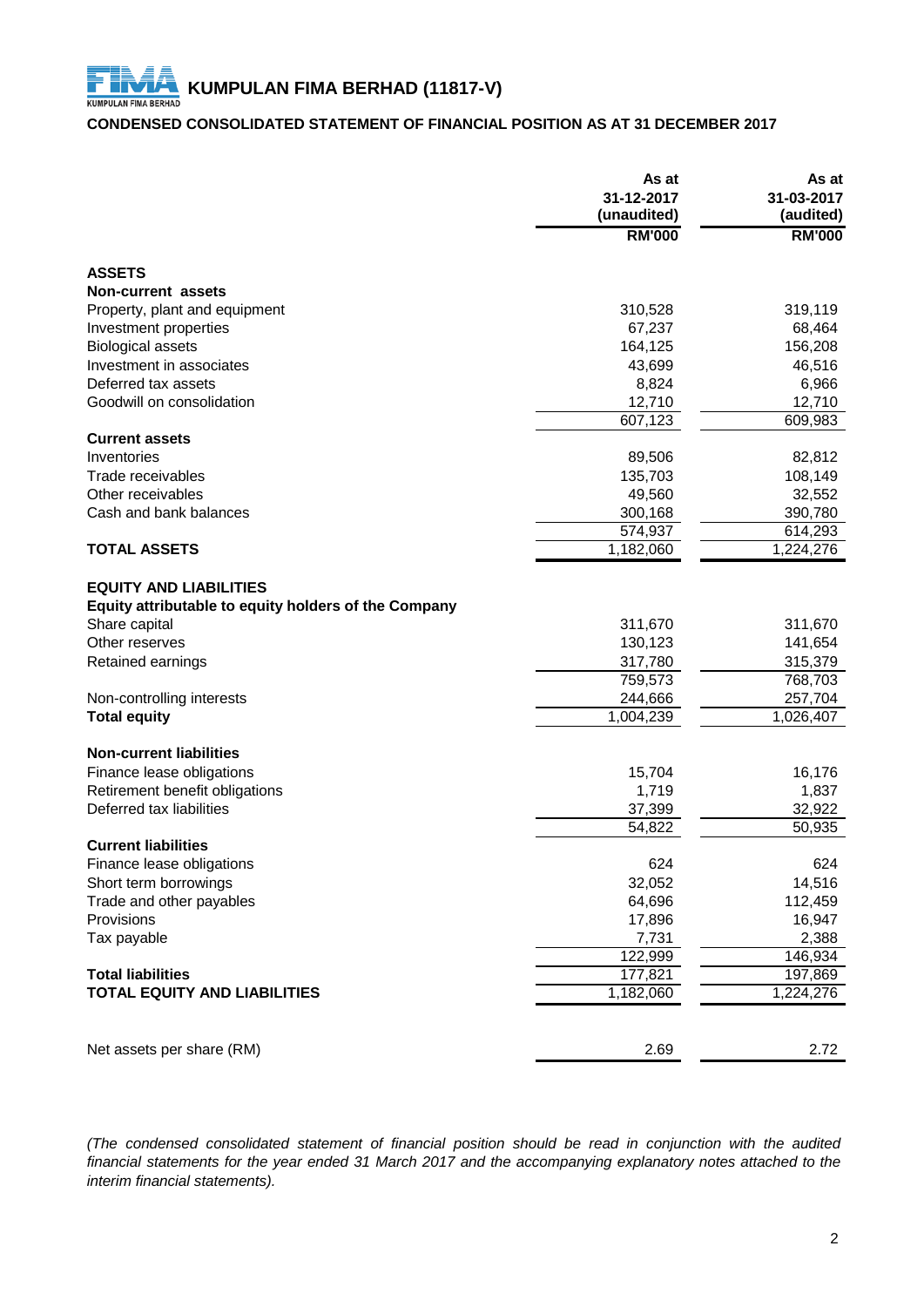# **KUMPULAN FIMA BERHAD (11817-V) KUMPULAN FIMA BERHAD**

#### **CONDENSED CONSOLIDATED STATEMENT OF CHANGES IN EQUITY FOR THE THIRD QUARTER ENDED 31 DECEMBER 2017**

**Capital reserve Employee arising from share Foreign Non-Share Share Other Revaluation Capital bonus issue in option exchange Retained controlling Total capital premium\* reserves reserve reserve subsidiary reserve reserve earnings Total interests equity Group RM'000 RM'000 RM'000 RM'000 RM'000 RM'000 RM'000 RM'000 RM'000 RM'000 RM'000 RM'000 At 1 April 2017** 311,670 - 141,654 81,848 437 66,459 - (7,090) 315,379 768,703 257,704 1,026,407 Total comprehensive income for the period - - (11,531) - - - - (11,531) 28,452 16,921 11,613 28,534 **Transactions with owners** Dividends - - - - - - - - (25,401) (25,401) - (25,401) Dividend paid to minority shareholders of subsidiaries **Fig. 125.128** and the subsidiaries **COLOGY** (25.128) (25.128) (25.128) (25.128) Acquisition of non-controlling interests and the state of the state of the state of the state of the state of the state of the state of the state of the state of the state of the state of the state of the state of the stat Total transaction with owners - - - - - - - - (26,051) (26,051) (24,651) (50,702) **At 31 December 2017** 311,670 - 130,123 81,848 437 66,459 - (18,621) 317,780 759,573 244,666 1,004,239 **At 1 April 2016** 276,968 24,713 138,002 87,471 437 66,459 4,427 (20,792) 308,617 748,300 250,986 999,286 Total comprehensive income for the period **COVID-19, 2006** - 19,922 - - - - - - - - - - - - - 19,922 44,946 64,868 19,760 84,628 **Transactions with owners** Dividends - - - - - - - - (25,324) (25,324) - (25,324) Dividend paid to minority shareholders of subsidiaries and the state of the subsidiaries of treasury shareholders of subsidiaries and the state of treasury shareholders of subsidiaries and the state of treasury shares by a Purchase of treasury shares by a subsidiary and the state of treasury shares by a subsidiary of the subsidiary of the subsidiary of the subsidiary of the subsidiary of the subsidiary of the subsidiary of the subsidiary of Share options exercised 5,264 4,725 (2,110) - - - (2,110) - - 7,879 - 7,879 Total transaction with owners 5,264 4,725 (2,110) - - - (2,110) - (25,324) (17,445) (12,131) (29,576) **At 31 December 2016** 282,232 29,438 155,814 87,471 437 66,459 2,317 (870) 328,239 795,723 258,615 1,054,338 *Non-distributable Distributable Attributable to equity holders of the Company*

\* The new Companies Act 2016 ("New Act"), which came into operation on 31 January 2017, abolished the concept of authorised share capital and par value of share capital. Consequently, the amounts standing to the credit of premium account becomes part of the Company's share capital pursuant to the transitional provisions set out in Section 618(2) of the New Act. There is no impact on the numbers of ordinary shares in issue or the relative en the members as a result of this transition.

(The condensed consolidated statements of changes in equity should be read in conjunction with the audited financial statements for the year ended 31 March 2017 and the accompanying explanatory notes attached to the interi *statements).*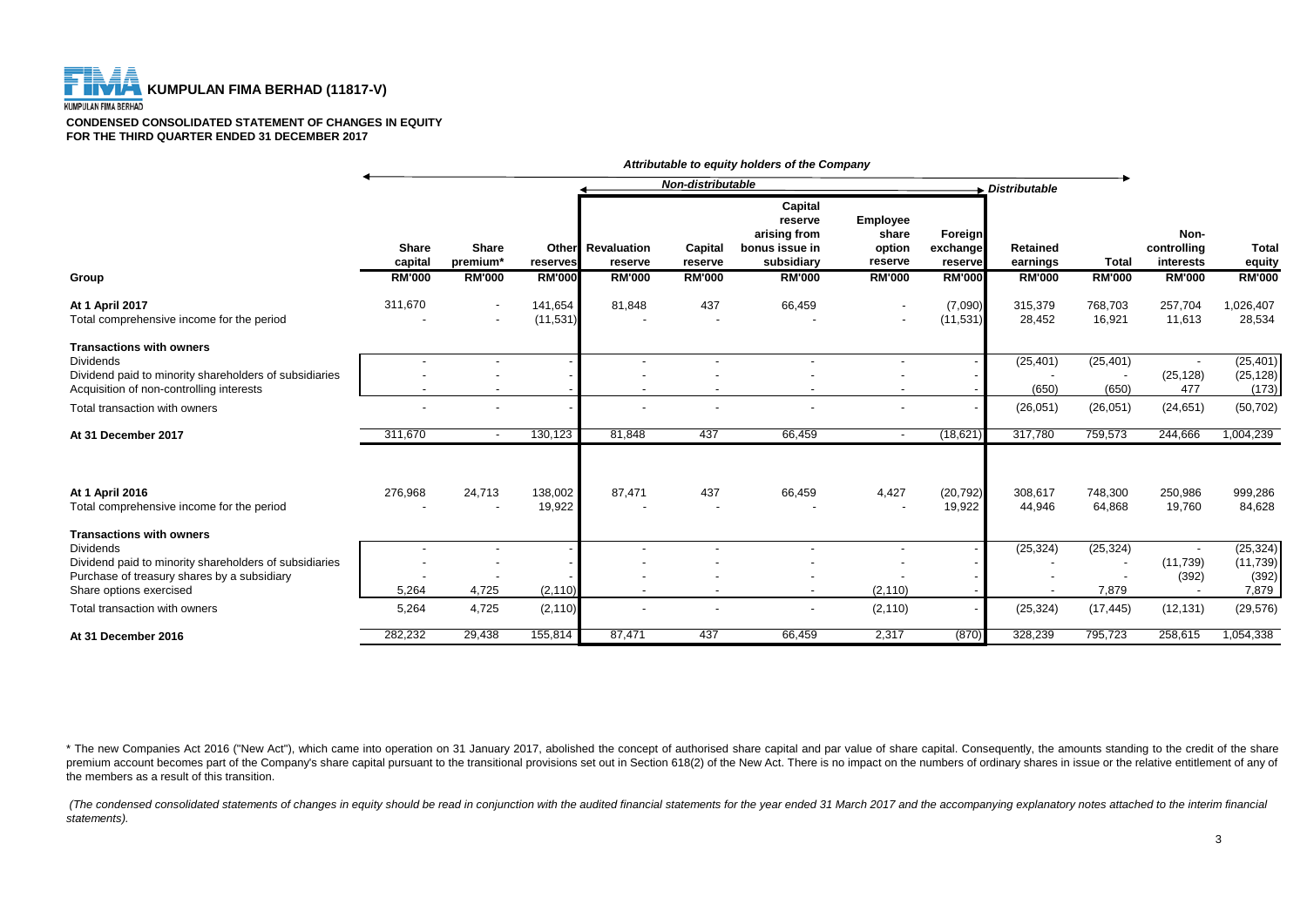

# **KUMPULAN FIMA BERHAD (11817-V)**<br>KUMPULAN FIMA BERHAD

# **CONDENSED CONSOLIDATED STATEMENT OF CASH FLOWS FOR THE THIRD QUARTER ENDED 31 DECEMBER 2017**

|                                                                             | 9 months ended - |                 |
|-----------------------------------------------------------------------------|------------------|-----------------|
|                                                                             | 31-12-2017       | 31-12-2016      |
|                                                                             | <b>RM'000</b>    | <b>RM'000</b>   |
| <b>CASH FLOWS FROM OPERATING ACTIVITIES</b>                                 |                  |                 |
| Profit before tax                                                           | 62,830           | 89,823          |
| Adjustments for:                                                            |                  |                 |
| Amortisation of biological assets                                           | 4,452            | 4,786           |
| Depreciation of investment properties                                       | 1,226            | 1,225           |
| Depreciation for property, plant and equipment                              | 13,650           | 19,064          |
| Impairment loss on trade receivables                                        | 50               | 35              |
| Interest expense                                                            | 1,102            | 530             |
| Interest income                                                             | (6, 213)         | (4, 833)        |
| Provision for warranty                                                      | 949              | 1,018           |
| Net unrealised forex loss/(gain)                                            | 3,638            | (9, 114)        |
| Provision for retirement benefit obligation                                 | 9                | 28              |
| Share of loss/(profit) of associates                                        | 334              | (825)           |
| Write back of impairment loss on trade receivables                          | (5)              | (1, 437)        |
| Write down of inventories                                                   | 853              | 136             |
| Operating profit before working capital changes                             | 82,875           | 100,436         |
| Increase in inventories                                                     | (7, 547)         | (9,510)         |
| (Increase)/decrease in receivables                                          | (45, 725)        | 46,752          |
| (Decrease)/increase in payables                                             | (46, 814)        | 70,305          |
| Cash (used in)/generated from operations                                    | (17, 211)        | 207,983         |
| Interest paid                                                               | (1, 102)         | (530)           |
| Taxes paid                                                                  | (16, 746)        | (19,506)        |
| Retirement benefits paid                                                    |                  | (10)            |
| Net cash (used in)/generated from operating activities                      | (35,059)         | 187,937         |
| <b>CASH FLOWS FROM INVESTING ACTIVITIES</b>                                 |                  |                 |
| Biological assets expenditure                                               | (12, 817)        | (23, 779)       |
| Purchase of property, plant and equipment                                   | (12, 341)        | (11, 449)       |
| Net dividend received from associate companies                              | 2,483            | 570             |
| Repayment of obligation under finance lease                                 | (472)            | (486)           |
| Acquisition of non-controlling interests                                    | (173)            |                 |
| Interest received                                                           | 6,213            | 4,833           |
| Net cash used in investing activities                                       | (17, 107)        | (30, 311)       |
| <b>CASH FLOWS FROM FINANCING ACTIVITIES</b>                                 |                  |                 |
| Net drawdown of borrowings                                                  | 17,536           |                 |
| Proceeds from exercise of employee share scheme                             |                  | 10,169<br>7,879 |
|                                                                             | (25, 401)        | (25, 324)       |
| Dividend paid<br>Dividend paid by a subsidiary to non-controlling interests | (24, 651)        | (11, 739)       |
| Net cash used in financing activities                                       | (32, 516)        | (19, 015)       |
|                                                                             |                  |                 |
| NET (DECREASE)/INCREASE IN CASH AND CASH EQUIVALENTS                        | (84, 682)        | 138,611         |
| EFFECT ON FOREIGN EXCHANGE RATE CHANGES IN CASH                             |                  |                 |
| <b>AND CASH EQUIVALENTS</b>                                                 | (5,930)          | 6,058           |
| CASH AND CASH EQUIVALENTS AT BEGINNING OF PERIOD                            | 390,780          | 247,592         |
| CASH AND CASH EQUIVALENTS AT END OF PERIOD                                  | 300,168          | 392,261         |
|                                                                             |                  |                 |
| <b>CASH AND CASH EQUIVALENTS COMPRISE:</b>                                  |                  |                 |
| Cash and bank balances                                                      | 62,821           | 82,210          |
| Fixed deposits with financial institutions                                  | 237,347          | 310,051         |
|                                                                             | 300,168          | 392,261         |

*(The condensed consolidated statement of cash flows should be read in conjunction with the audited financial statements for the year ended 31 March 2017 and the accompanying explanatory notes attached to the interim financial statements).*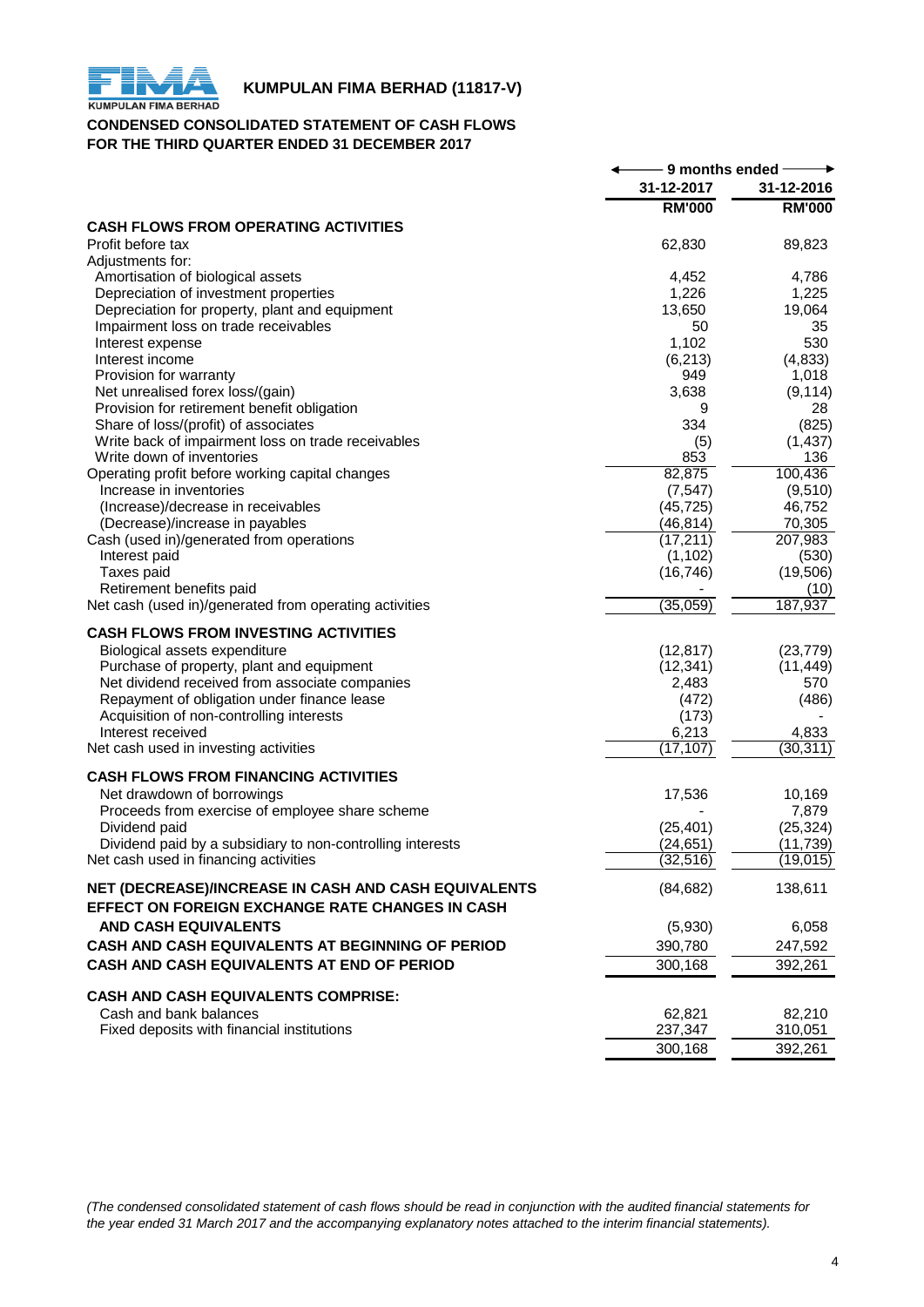**NOTES TO THE QUARTERLY ANNOUNCEMENT FOR THE THIRD QUARTER ENDED 31 DECEMBER 2017 KUMPULAN FIMA BERHAD (11817-V)**

#### **PART A - Explanatory notes pursuant to FRS 134**

#### **A1. Basis of preparation**

The interim financial statements are unaudited and have been prepared in accordance with the requirements of FRS 134: Interim Financial Reporting and paragraph 9.22 of the Listing Requirements of the Bursa Securities.

The interim financial statements should be read in conjunction with the audited financial statements for the year ended 31 March 2017. These explanatory notes attached to the interim financial statements provide an explanation of events and transactions that are significant to the understanding of the changes in the financial position and performance of the Group since the financial year ended 31 March 2017.

#### **A2. Changes in accounting policies**

The significant accounting policies adopted are consistent with those of the audited financial statements for the year ended 31 March 2017 except for the adoption of the following new and revised Financial Reporting Standards ("FRS"), Amendments to FRSs and IC Interpretations.

#### **(a) Adoption of FRSs, Amendments to FRSs and IC Interpretations**

On 1 April 2017, the Group adopted the following FRSs and Amendments to FRSs, IC Interpretations and amendments to IC Interpretations:

- Annual Improvements to FRSs 2014-2016 Cycle
- Amendments to FRS 107: Disclosure Initiatives
- Amendments to FRS 112: Recognition of Deferred Tax Assets for Unrealised Losses

The adoption of the above FRSs and Amendments to FRS did not have significant effect on the financial performance or presentation of the financial statements of Group.

#### **(b) Standards and interpretations issued but not yet effective**

The Group has not early adopted the following new and amended FRS and IC Interpretations that are not yet effective:

| <b>Description</b>                                                          | <b>Effective for</b><br>financial period<br>beginning<br>on or after |
|-----------------------------------------------------------------------------|----------------------------------------------------------------------|
| FRS 9: Financial Instruments                                                | 1 January 2018                                                       |
| Amendments to FRS 2: Classification and Measurement of Share-based Payment  |                                                                      |
| Transactions                                                                | 1 January 2018                                                       |
| Amendments to FRS 10 and FRS 128: Sale or Contribution of Assets between an |                                                                      |
| Investor and its Associates or Joint Venture                                | Deferred                                                             |

The directors expect that the adoption of the above standards and interpretations will have no material impact on the financial statements in the period of initial application.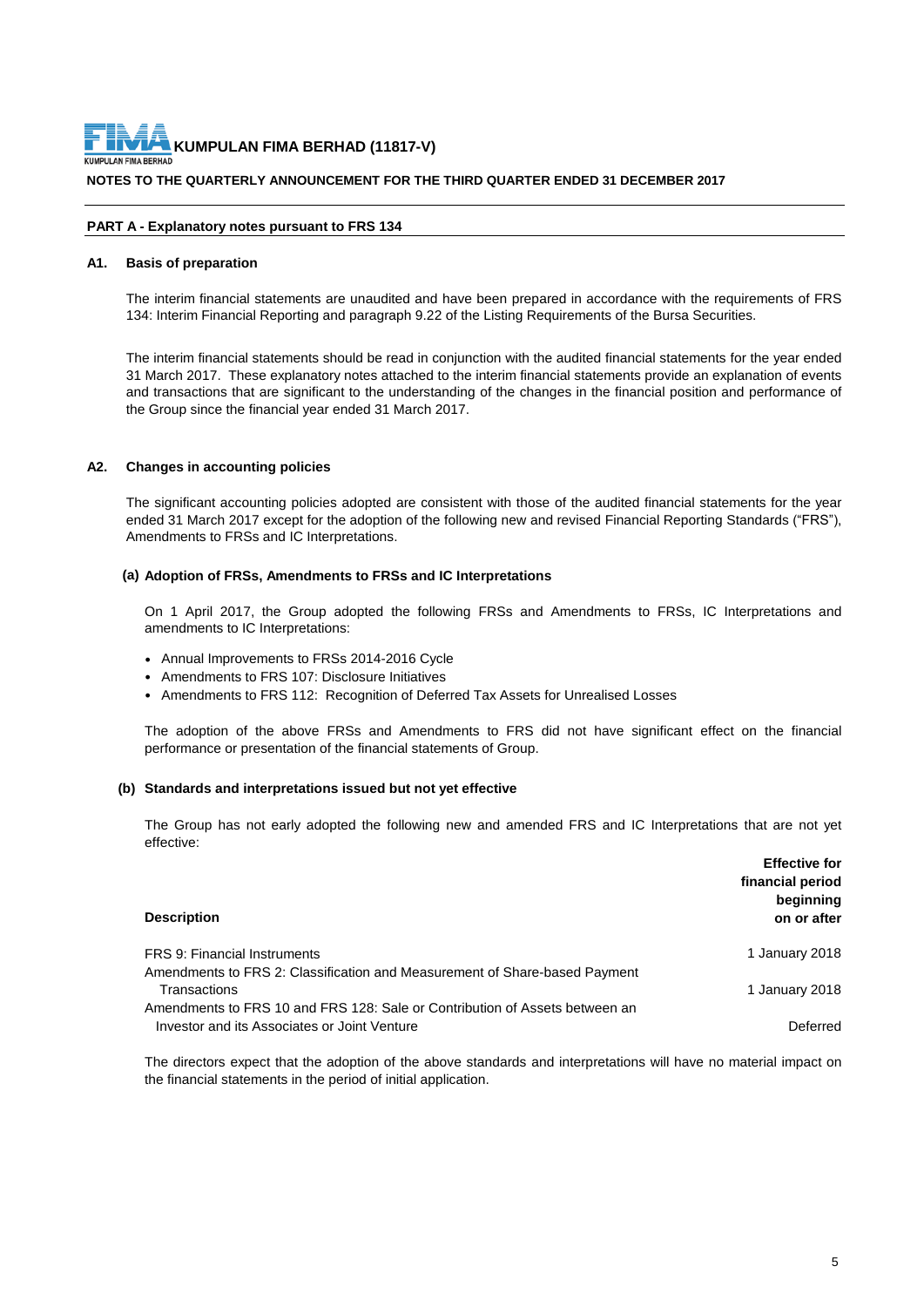

#### **A2. Changes in accounting policies (cont'd.)**

#### **(c) Malaysian Financial Reporting Standards (MFRS Framework)**

On 19 November 2011, the Malaysian Accounting Standards Board ("MASB") issued a new MASB approved accounting framework, the Malaysian Financial Reporting Standards Framework ("MFRS Framework").

The MFRS Framework is to be applied by all Entities Other than Private Entities for annual periods beginning on or after 1 January 2012, with the exception of entities that are within the scope of MFRS 141 Agriculture (MFRS 141) and IC Interpretation 15 Agreements for the Construction of Real Estate (IC 15), including its parent, significant investor and venturer (herein called "Transitioning Entities").

Transitioning Entities are allowed to defer adoption of the new MFRS Framework. The adoption of the MFRS Framework by Transitioning Entities will be mandatory for annual periods beginning on or after 1 January 2018.

The Group falls within the scope definition of Transitioning Entities and accordingly, will be required to prepare financial statements using the MFRS Framework in its first MFRS interim financial statements for the quarter ending 30 June 2018. In presenting its first MFRS financial statements, the Group will be required to adjust the comparative financial statements prepared under FRS to amounts reflecting the application of MFRS Framework. The majority of the adjustments required on transition will be made, retrospectively, against the opening retained earnings.

The Group has not completed its assessment of the financial effects of the differences between Financial Reporting Standards and accounting standards under the MFRS Framework. The Group expects to be in a position to fully comply with the requirements of the MFRS Framework for the financial year ending 31 March 2019.

#### **A3. Auditors' report on preceding annual financial statements.**

The financial statements of the Group for the financial year ended 31 March 2017 were not subject to any audit qualification.

#### **A4. Seasonal and cyclical factors**

The operations of the Group are not affected by any seasonal or cyclical factors other than the manufacturing segment which is affected by cyclical changes in volume of certain products whilst the plantation segment is affected by seasonal crop production, weather conditions and fluctuating commodity prices.

#### **A5. Unusual items affecting the financial statements**

There were no unusual items affecting the financial statements of the Group for the period ended 31 December 2017.

#### **A6. Changes in estimates**

There were no changes or estimates that have a material effect on the current quarter's results.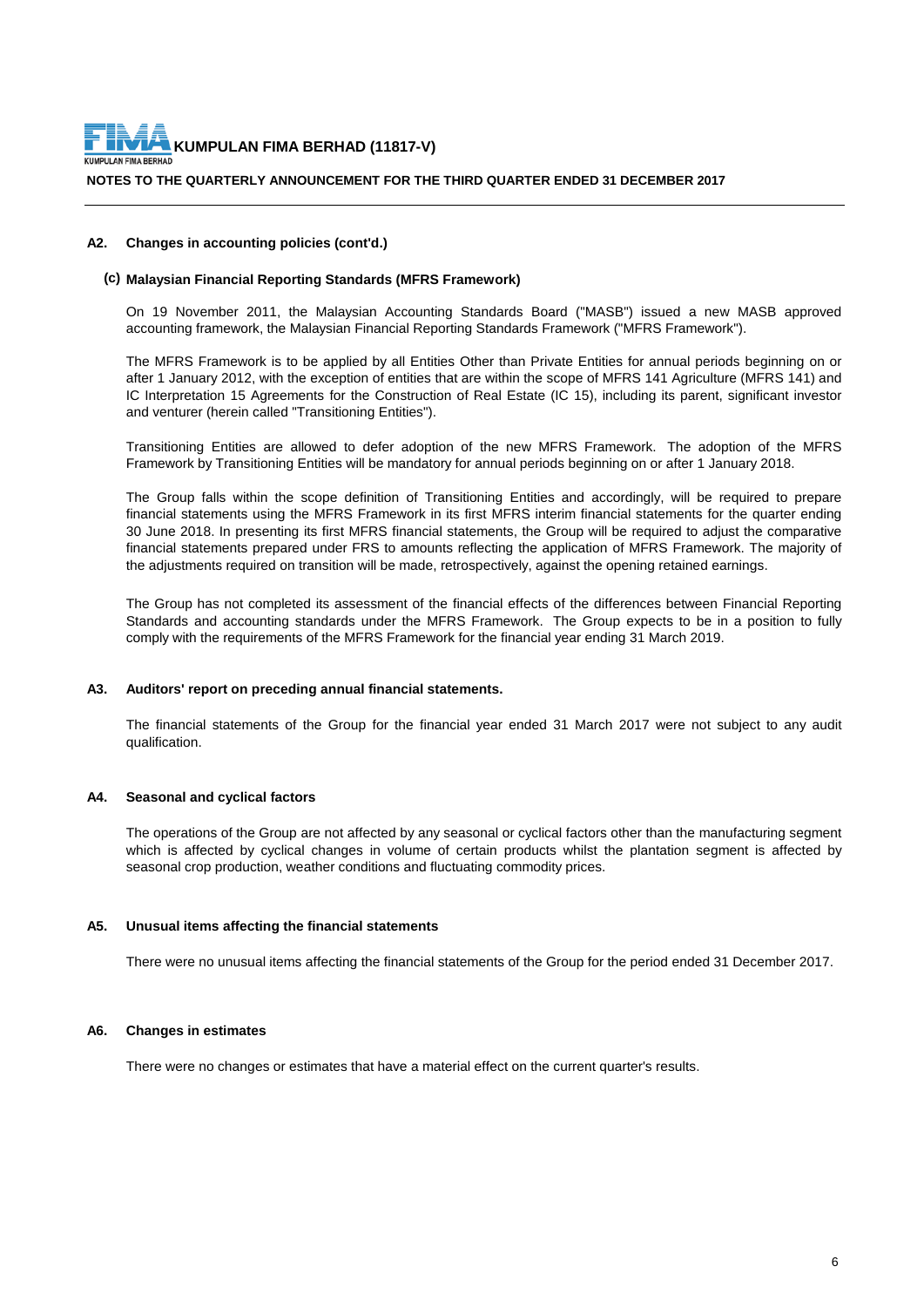# **KUMPULAN FIMA BERHAD (11817-V)**<br>KUMPULAN FIMA BERHAD

# **NOTES TO THE QUARTERLY ANNOUNCEMENT FOR THE THIRD QUARTER ENDED 31 DECEMBER 2017**

# **A7. Issuances, cancellation, repurchases, resale and repayment of debts and equity securities**

There were no issuances, cancellations, repurchases, resale and repayments of debts and equity securities for the current quarter.

#### **A8. Dividend paid**

The following dividends were paid during the current and previous corresponding period:

|                       |                                                                | Cumulative quarter ended |               |
|-----------------------|----------------------------------------------------------------|--------------------------|---------------|
|                       |                                                                | 31-12-2017               | 31-12-2016    |
| <b>Final dividend</b> |                                                                | <b>RM'000</b>            | <b>RM'000</b> |
| 2016                  | 9.0% single-tier final dividend<br>(paid on 30 September 2016) | $\overline{\phantom{a}}$ | 25.324        |
| 2017                  | 9.0% single-tier final dividend<br>(paid on 25 September 2017) | 25.401                   |               |
|                       |                                                                |                          |               |

# **A9. Segmental information**

#### **(i) Segmental revenue and results for business segments**

|                          | <b>Quarter ended</b> |               |               | 9 months cumulative |
|--------------------------|----------------------|---------------|---------------|---------------------|
|                          | 31-12-2017           | 31-12-2016    | 31-12-2017    | 31-12-2016          |
| Revenue                  | <b>RM'000</b>        | <b>RM'000</b> | <b>RM'000</b> | <b>RM'000</b>       |
| Manufacturing*           | 33,367               | 66,023        | 108,868       | 193,149             |
| Plantation               | 32,569               | 32,217        | 110,451       | 106,130             |
| <b>Bulking</b>           | 14,770               | 12,086        | 37,302        | 37,394              |
| Food                     | 30,340               | 29,293        | 91,092        | 80,355              |
| <b>Others</b>            | 3,181                | 6,317         | 12,275        | 16,165              |
|                          | 114,227              | 145,936       | 359,988       | 433,193             |
| Eliminations             | (2,270)              | (5, 443)      | (9,481)       | (13,278)            |
|                          | 111,957              | 140,493       | 350,507       | 419,915             |
| <b>Profit before tax</b> |                      |               |               |                     |
| Manufacturing*           | 4,379                | 16,052        | 19,188        | 48,426              |
| Plantation               | 7,282                | 4,295         | 23,413        | 14,790              |
| <b>Bulking</b>           | 7,547                | 5,343         | 16,675        | 16,751              |
| Food                     | 966                  | 6,021         | 2,406         | 8,155               |
| <b>Others</b>            | 1,794                | (43)          | 1,482         | 876                 |
|                          | 21,968               | 31,668        | 63,164        | 88,998              |
| Associated companies     | 390                  | 384           | (334)         | 825                 |
|                          | 22,358               | 32,052        | 62,830        | 89,823              |

\* Production and trading of security documents.

### **(ii) Geographical segments**

|                  |               | <b>Quarter ended</b> |               | 9 months cumulative |
|------------------|---------------|----------------------|---------------|---------------------|
|                  | 31-12-2017    | 31-12-2016           | 31-12-2017    | 31-12-2016          |
| Revenue          | <b>RM'000</b> | <b>RM'000</b>        | <b>RM'000</b> | <b>RM'000</b>       |
| Malaysia         | 57,653        | 90,035               | 175,578       | 262,291             |
| Indonesia        | 27,993        | 28,174               | 98,264        | 95,156              |
| Papua New Guinea | 28.581        | 27.727               | 86,146        | 75,746              |
|                  | 114.227       | 145.936              | 359,988       | 433,193             |
| Eliminations     | (2,270)       | (5, 443)             | (9, 481)      | (13, 278)           |
|                  | 111.957       | 140.493              | 350,507       | 419.915             |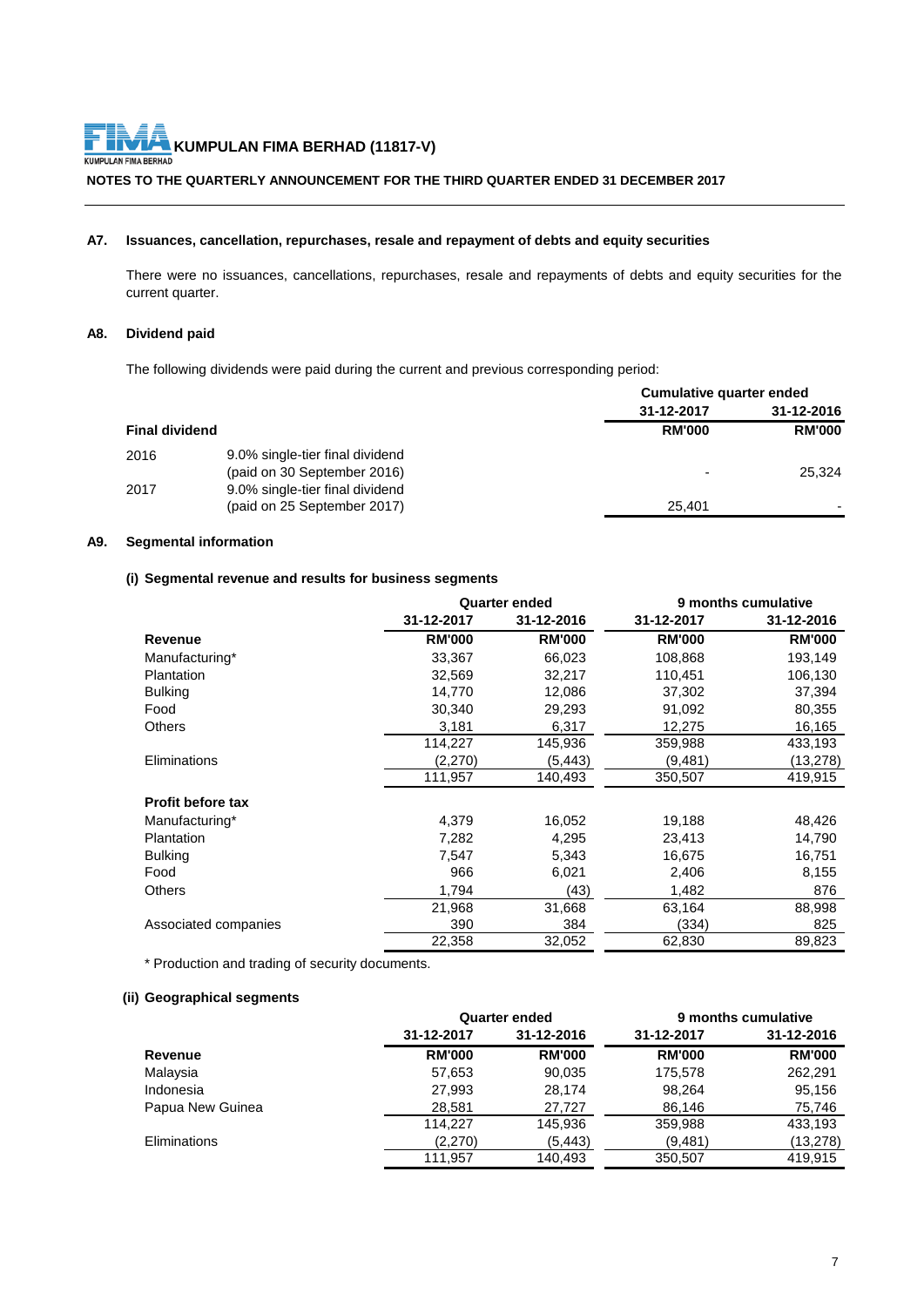# **KUMPULAN FIMA BERHAD (11817-V)**<br>KUMPULAN FIMA BERHAD FH

**NOTES TO THE QUARTERLY ANNOUNCEMENT FOR THE THIRD QUARTER ENDED 31 DECEMBER 2017**

#### **A9. Segmental information (cont'd.)**

#### **(ii) Geographical segments (cont'd.)**

|                   | <b>Quarter ended</b> |               | 9 months cumulative |               |
|-------------------|----------------------|---------------|---------------------|---------------|
| Profit before tax | 31/12/2017           | 31/12/2016    | 31/12/2017          | 31/12/2016    |
|                   | <b>RM'000</b>        | <b>RM'000</b> | <b>RM'000</b>       | <b>RM'000</b> |
| Malaysia          | 9.531                | 21,080        | 27,088              | 62,904        |
| Indonesia         | 11.795               | 4,805         | 34,400              | 18,492        |
| Papua New Guinea  | 642                  | 5,783         | 1,676               | 7,602         |
|                   | 21,968               | 31,668        | 63,164              | 88,998        |
| Eliminations      | 390                  | 384           | (334)               | 825           |
|                   | 22.358               | 32.052        | 62,830              | 89.823        |

|                               |                                | 9 months cumulative                                                                                      |                                |                                     |
|-------------------------------|--------------------------------|----------------------------------------------------------------------------------------------------------|--------------------------------|-------------------------------------|
| <b>Assets and liabilities</b> |                                | <b>Preceding year</b><br>corresponding period<br><b>Current year to date</b><br>31-12-2016<br>31-12-2017 |                                |                                     |
|                               | <b>Assets</b><br><b>RM'000</b> | Liabilities<br><b>RM'000</b>                                                                             | <b>Assets</b><br><b>RM'000</b> | <b>Liabilities</b><br><b>RM'000</b> |
| Malaysia                      | 1,306,795                      | 244.900                                                                                                  | 1,427,718                      | 384,556                             |
| Indonesia                     | 84,285                         | 20,115                                                                                                   | 136,497                        | 16,304                              |
| Papua New Guinea              | 146,781                        | 60,022                                                                                                   | 169,729                        | 71,893                              |
|                               | 1,537,861                      | 325,037                                                                                                  | 1,733,944                      | 472,753                             |
| Eliminations                  | (355,801)                      | (147,216)                                                                                                | (412,866)                      | (206,013)                           |
|                               | 1,182,060                      | 177,821                                                                                                  | 1,321,078                      | 266,740                             |

#### **A10. Profit before tax**

The following amounts have been included in arriving at profit before tax:

|                                                                            | <b>Quarter ended</b> |               |               | 9 months cumulative |
|----------------------------------------------------------------------------|----------------------|---------------|---------------|---------------------|
|                                                                            | 31-12-2017           | 31-12-2016    | 31-12-2017    | 31-12-2016          |
| Other income                                                               | <b>RM'000</b>        | <b>RM'000</b> | <b>RM'000</b> | <b>RM'000</b>       |
| Interest income                                                            | 2,214                | 1,389         | 6,213         | 4,833               |
| <b>Operating expenses</b>                                                  |                      |               |               |                     |
| Depreciation and amortisation                                              | 6,884                | 9,388         | 19,328        | 25,075              |
| Interest expense                                                           | 388                  | 213           | 1,102         | 530                 |
| Unrealised foreign exchange loss/(gain)                                    | 32                   | (5,075)       | 3,638         | (9, 114)            |
| Realised forex exchange loss/(gain)                                        | 895                  | 1,207         | (236)         | 2,475               |
| Impairment loss on trade receivables                                       |                      | 10            | 50            | 35                  |
| Write back of impairment loss on                                           |                      |               |               |                     |
| trade receivables                                                          |                      | (1, 144)      | (5)           | (1, 437)            |
| (Write back)/write down of inventories                                     | (109)                | 297           | 853           | 136                 |
| Provision for warranty                                                     | 297                  | 421           | 949           | 1,018               |
| Net (reversal of provision)/provision for<br>retirement benefit obligation | (24)                 |               | 9             | 28                  |
|                                                                            |                      |               |               |                     |

#### **A11. Valuation of property, plant and equipment**

The valuation of land and building have been brought forward from the last financial statements for the year ended 31 March 2017.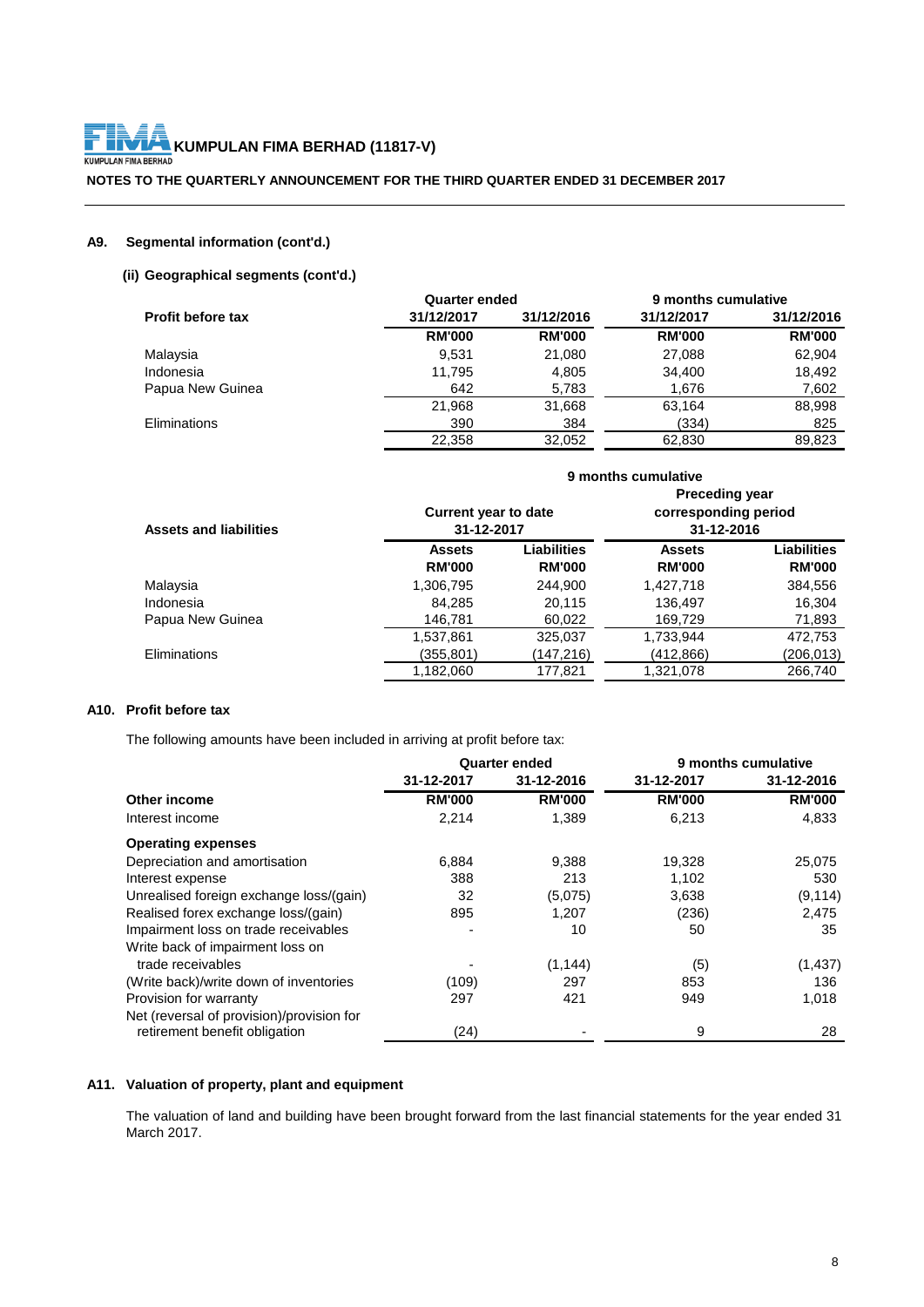# **KUMPULAN FIMA BERHAD (11817-V)**<br>KUMPULAN FIMA BERHAD

#### **NOTES TO THE QUARTERLY ANNOUNCEMENT FOR THE THIRD QUARTER ENDED 31 DECEMBER 2017**

#### **A12. Subsequent events**

There were no material events subsequent to the end of the current quarter.

#### **A13. Inventories**

During the quarter, the amount of inventories written back was RM109,000.

#### **A14. Changes in the composition of the Group**

Saved as disclosed below, there were no changes in the composition of the Group for the current quarter to date including business combinations, acquisition or disposal of subsidiaries and long term investments, restructuring and discontinued operations.

On 29 May 2017, a subsidiary of Fima Corporation Berhad ("FimaCorp"), FCB Plantation Holdings Sdn. Bhd. acquired 110 ordinary shares representing the remaining 11% of the equity interest in Next Oasis Sdn. Bhd. ("NOSB"), for a purchase consideration of RM173,000.

#### **A15. Changes in contingent liabilities**

There were no additional contingent liabilities during the current quarter, except as disclosed in Note B10 herein.

#### **A16. Significant acquisition of property, plant and equipment**

For the current quarter under review the Group's acquisitions of property, plant and equipment are as follows :

|                               | <b>Current year</b> |
|-------------------------------|---------------------|
|                               | to date             |
|                               | <b>RM'000</b>       |
| Plant and equipment           | 4,438               |
| Vehicles                      | 1,534               |
| Land and buildings            | 5,459               |
| <b>Furniture and fittings</b> | 910                 |
|                               | 12.341              |

#### **A17. Capital commitments**

The amount of commitments not provided for in the interim financial statements as at 31 December 2017 were as follows:

|                                   | <b>Current year</b> |
|-----------------------------------|---------------------|
|                                   | to date             |
|                                   | <b>RM'000</b>       |
| Property, plant and equipment     |                     |
| - Approved and contracted for     | 1.717               |
| - Approved but not contracted for | 29.893              |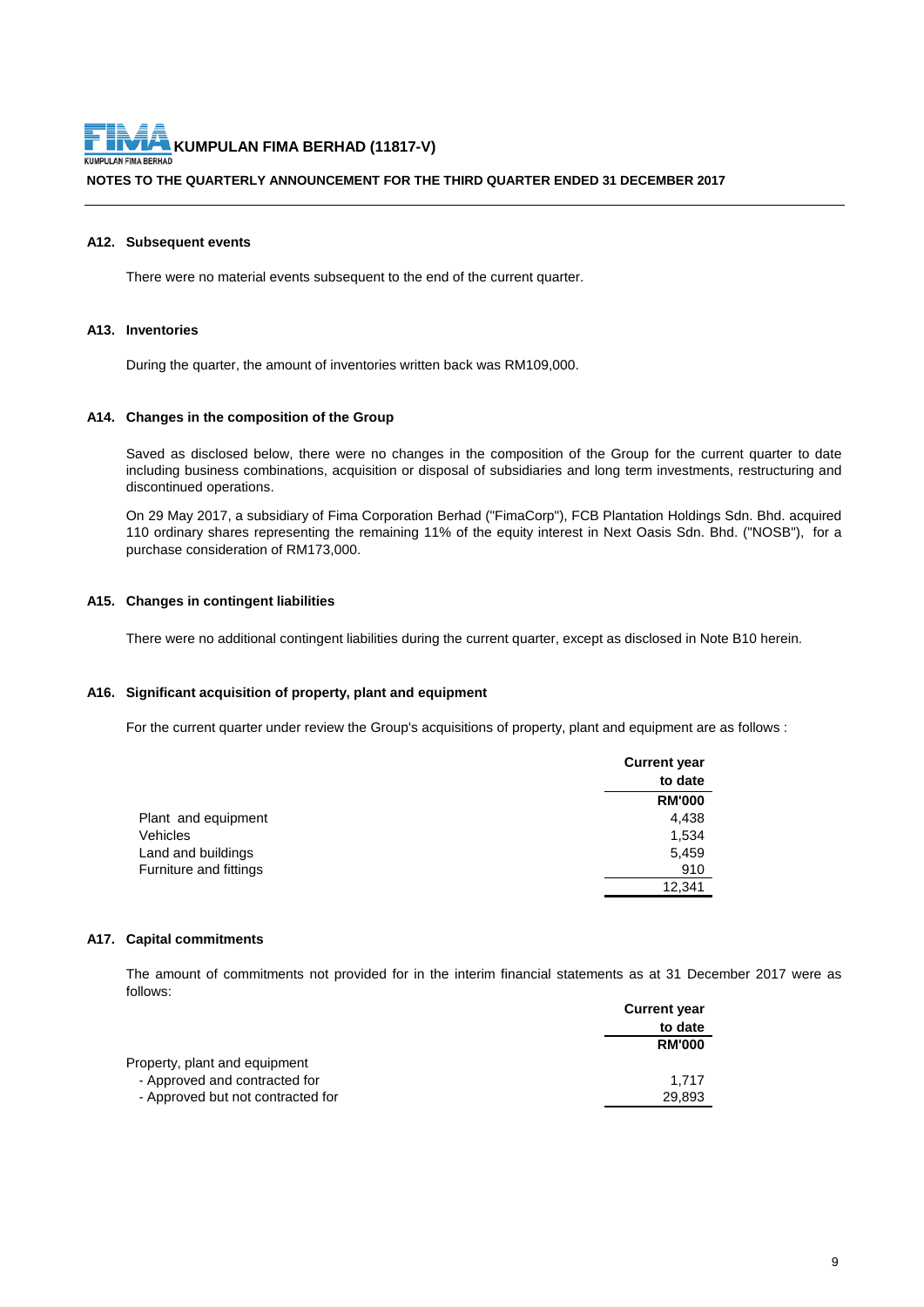# **KUMPULAN FIMA BERHAD (11817-V)**<br>KUMPULAN FIMA BERHAD (11817-V)

**NOTES TO THE QUARTERLY ANNOUNCEMENT FOR THE THIRD QUARTER ENDED 31 DECEMBER 2017**

#### **A18. Related party transactions**

The Group's related party transactions during the financial period were as follows:

| <b>Current year</b> |
|---------------------|
| to date             |
| <b>RM'000</b>       |
| 579                 |
| 90                  |
| 90                  |
| 4,982<br>70<br>98   |
|                     |

\* Related parties by virtue of common shareholders/common directors.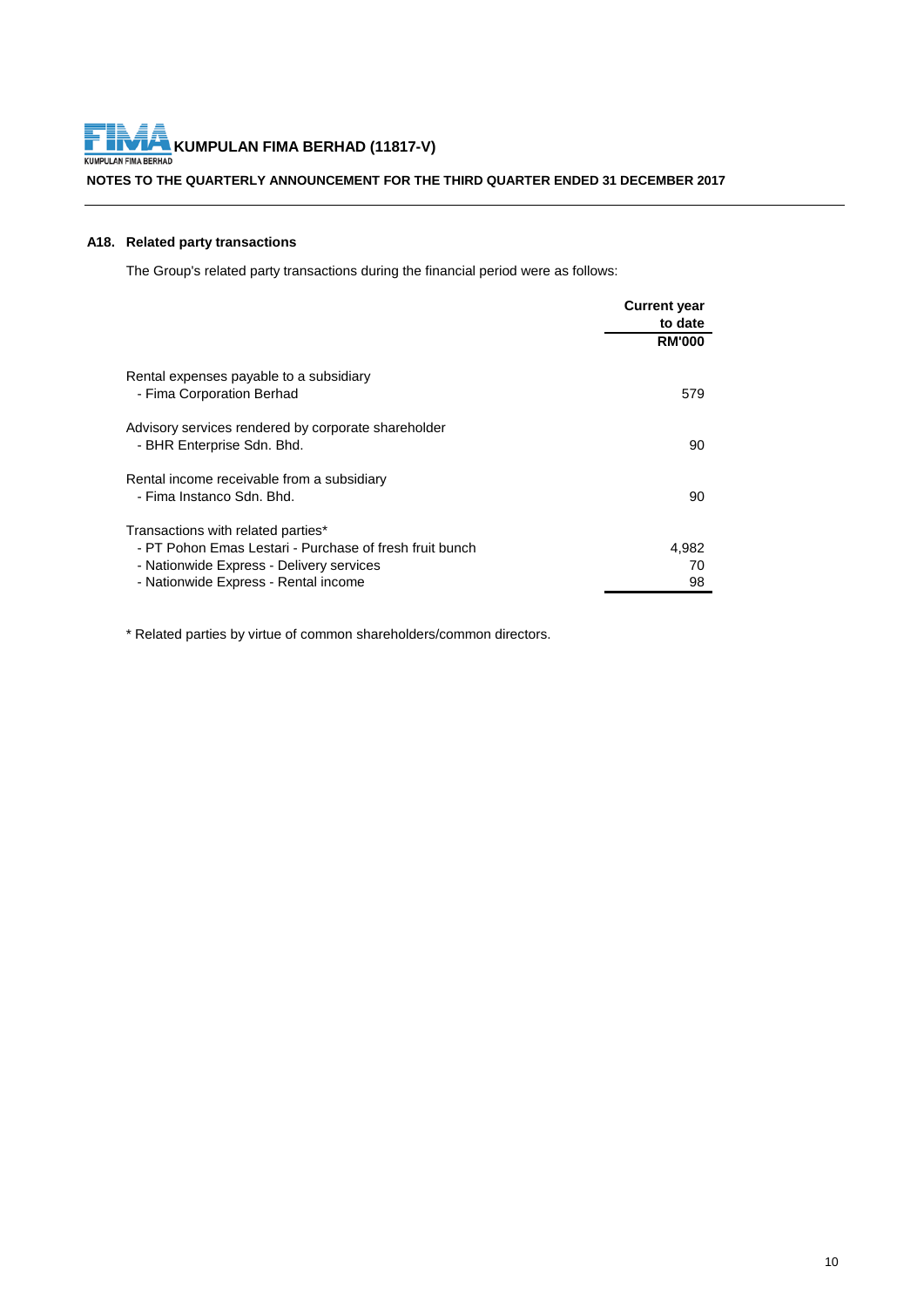

#### **NOTES TO THE QUARTERLY ANNOUNCEMENT FOR THE THIRD QUARTER ENDED 31 DECEMBER 2017**

#### **PART B - Bursa Securities Listing Requirements**

#### **B1. Review of performance**

**Group Performance**

|                   | Current | <b>Previous</b> |          |        |
|-------------------|---------|-----------------|----------|--------|
| (RM Million)      | YTN     | YTN             | Variance | %      |
| Revenue           | 350.51  | 419.92          | (69.41)  | (16.5) |
| Profit before tax | 62.83   | 89.82           | (26.99)  | (30.0) |

Group revenue for the third quarter ended 31 December 2017 decreased to RM350.51 million as compared to RM419.92 million recorded in the corresponding period last year. The decrease of RM69.41 million was attributed to the lower revenue generated by manufacturing and bulking divisions.

In line with the decrease in revenue, profit before tax ("PBT") decreased by RM26.99 million to RM62.83 million from last year, mainly due to higher forex loss by RM10.0 million and RM1.2 million lower share of profit from associate companies.

The performance of each business division is as follows:

#### **Manufacturing Division**

|                   | Current | <b>Previous</b> |          |        |
|-------------------|---------|-----------------|----------|--------|
| (RM Million)      | YTD     | YTN             | Variance | %      |
| Revenue           | 108.87  | 193.15          | (84.28)  | (43.6) |
| Profit before tax | 19.19   | 48.43           | (29.24)  | (60.4) |

Revenue from **Manufacturing Division** decreased by 43.6% to RM108.87 million from RM193.15 million recorded last year, primarily due to expiration of the contract to supply certain travel documents in the first quarter FY2018. On the back of lower revenue, PBT decreased by 60.4% to RM19.19 million from RM48.43 million posted last year.

#### **Plantation Division**

|                                | Current | <b>Previous</b> |          |        |
|--------------------------------|---------|-----------------|----------|--------|
| (RM Million)                   | YTD     | YTD             | Variance | %      |
| Revenue                        |         |                 |          |        |
| Indonesia                      |         |                 |          |        |
| - Crude palm oil (CPO)         | 83.18   | 83.49           | (0.31)   | (0.4)  |
| - Crude palm kernel oil (CPKO) | 14.37   | 11.15           | 3.22     | 28.9   |
| Malaysia                       |         |                 |          |        |
| - Fresh fruit bunch (FFB)      | 10.64   | 9.57            | 1.07     | 11.2   |
| - Pineapple                    | 2.26    | 1.92            | 0.34     | 17.7   |
| Total                          | 110.45  | 106.13          | 4.32     | 4.1    |
| <b>Profit before tax</b>       | 23.41   | 14.79           | 8.62     | 58.3   |
| FFB produced (mt)              | 151,601 | 111,383         | 40,218   | 36.1   |
| FFB yield/ha (mt)              | 18.78   | 15.13           | 3.64     | 24.0   |
| Cost of FFB produced (RM/mt)   | 246.94  | 330.80          | (83.87)  | (25.4) |
| CPO produced (mt)              | 40,407  | 31,513          | 8,894    | 28.2   |
| CPO extraction rate (%)        | 22.25   | 22.93           | (0.68)   | (3.0)  |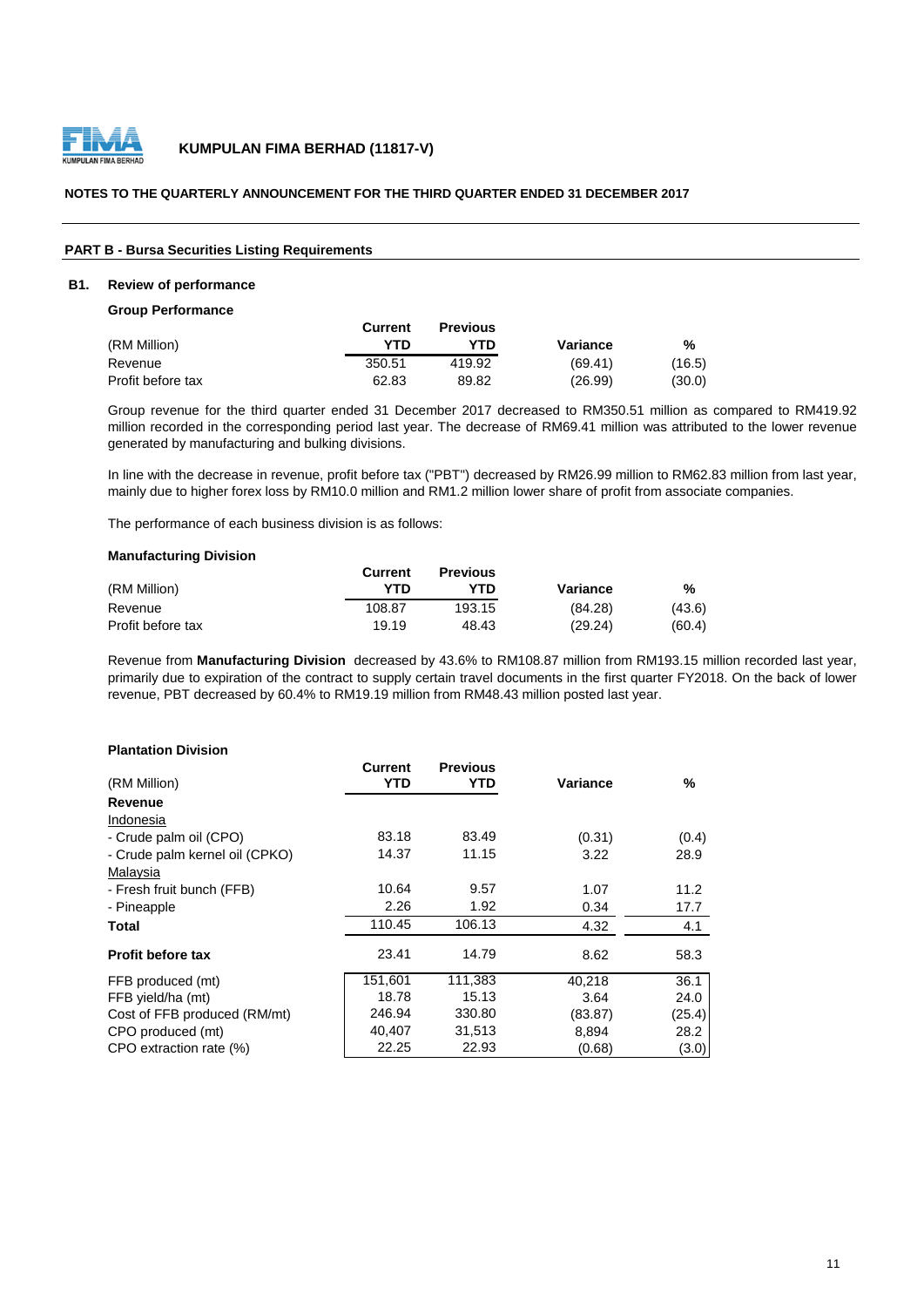

#### **NOTES TO THE QUARTERLY ANNOUNCEMENT FOR THE THIRD QUARTER ENDED 31 DECEMBER 2017**

#### **B1. Review of performance (cont'd.)**

**Plantation Division (cont'd.) Current Previous YTD YTD Variance %**  36,292 33,066 3,226 9.8 3,394 2,075 1,319 63.6  **net of duty (RM/mt)** 2,292 2,525 (233) (9.2) 4,234 5,375 (1,141) (21.2) **Palm profiles (ha)** 8,073.4 7,361.7 5,274.6 5,240.2 Total planted area 13,348.0 12,601.9 - CPO **Average CIF selling price,** - Mature - Immature - CPO - CPKO **Sales Quantity (mt)** - CPKO

Revenue from **Plantation Division** increased by 4.1% to RM110.45 million compared to the corresponding period last year, primarily attributable to higher sales of CPKO, FFB and pineapple. The division posted a PBT of RM23.41 million, 58.3% higher than last year, mainly due to improvement of FFB yield/ha and lower depreciation was charged due to impairment of property, plant and equipment and biological assets in preceding financial year pursuant to Ministerial Order as disclosed in Note B10.

Our plantation estates in Malaysia which are still in the process of land development or palm planting registered a total pretax loss of RM5.53 million as compared to RM4.20 million pretax loss recorded in the corresponding period last year.

#### **Bulking Division**

|                   | Current | <b>Previous</b> |          |       |
|-------------------|---------|-----------------|----------|-------|
| (RM Million)      | YTN     | YTN             | Variance | %     |
| Revenue           | 37.30   | 37.39           | (0.09)   | (0.2) |
| Profit before tax | 16.68   | 16.75           | (0.07)   | (0.4) |

**Bulking Division** recorded slight decrease of RM0.09 million or 0.2% lower in revenue to RM37.30 million from RM37.39 million recorded last year.

| (RM Million)           | <b>Current</b><br>YTD | <b>Previous</b><br>YTD | <b>Variance</b> | %      |
|------------------------|-----------------------|------------------------|-----------------|--------|
| <b>Revenue</b>         |                       |                        |                 |        |
| Papua New Guinea (PNG) | 86.15                 | 75.75                  | 10.40           | 13.7   |
| Malaysia               | 4.94                  | 4.61                   | 0.33            | 7.2    |
|                        | 91.09                 | 80.36                  | 10.73           | 13.4   |
| Profit before tax      | 2.41                  | 8.16                   | (5.75)          | (70.5) |

**Food Division's** revenue increased by RM10.73 million compared to RM80.36 million recorded in the previous financial year. The increase in revenue was mainly due to the higher local sales of canned tuna as well as export of tuna products. However, results of the division declined by 70.5% as compared to RM8.16 million in the same period last year mainly due to forex loss of RM3.0 million (Last year: Forex gain of RM6.5 million).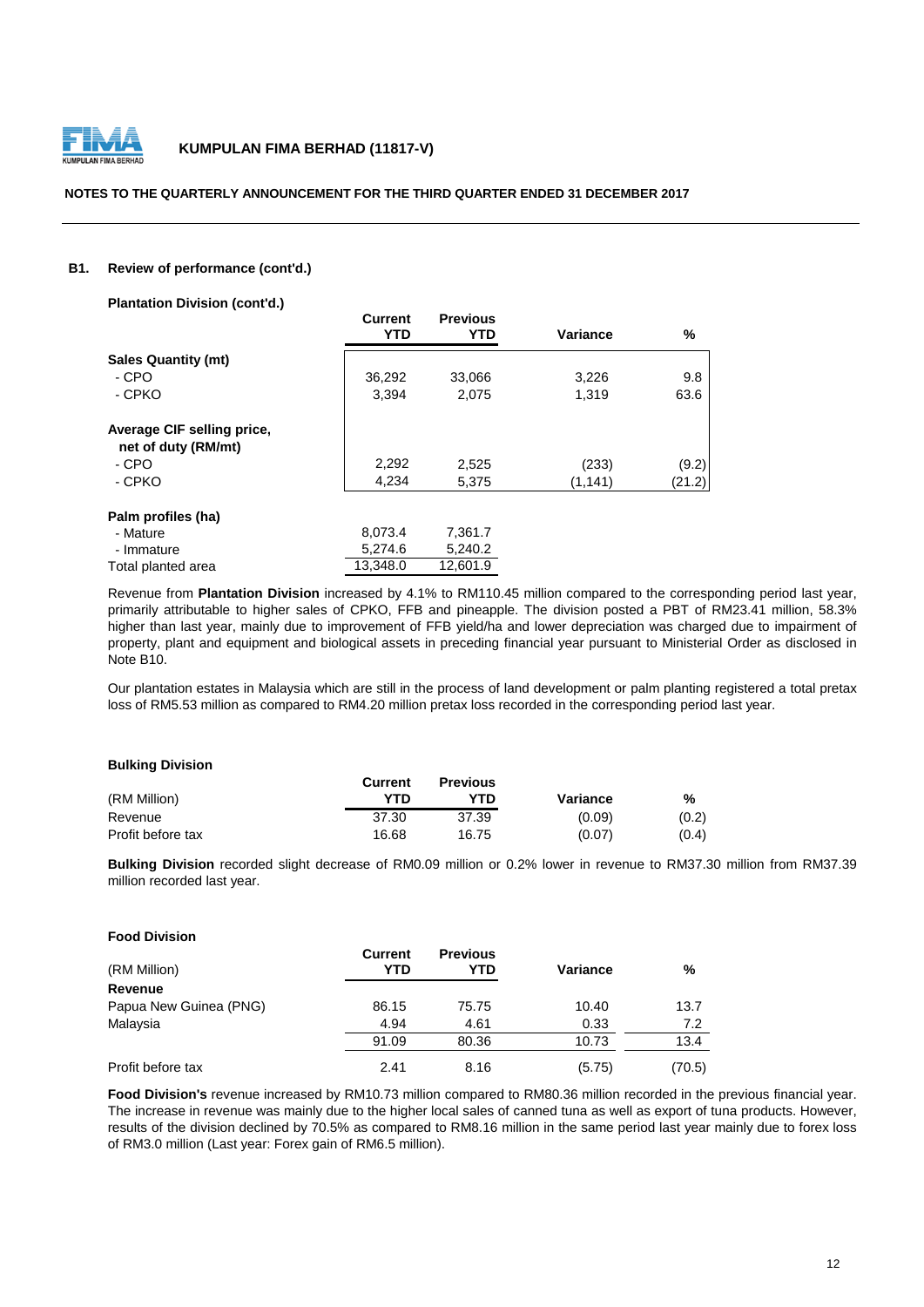

#### **NOTES TO THE QUARTERLY ANNOUNCEMENT FOR THE THIRD QUARTER ENDED 31 DECEMBER 2017**

#### **B2. Comparison with preceding quarter's results**

| <b>Group Performance</b> |                  |                  |          |       |
|--------------------------|------------------|------------------|----------|-------|
|                          | QTR <sub>3</sub> | OTR <sub>2</sub> |          |       |
| (RM Million)             | FY 2018          | <b>FY 2018</b>   | Variance | %     |
| Revenue                  | 111.96           | 117.40           | (5.44)   | (4.6) |
| Profit before tax        | 22.36            | 24.51            | (2.15)   | (8.8) |

The Group's revenue decreased by RM5.44 million to RM111.96 million compared to the preceding quarter, as a result of the lower revenue recorded by manufacturing, plantation and food divisions.

In line with the decrease in revenue, PBT decreased by RM2.15 million to RM22.36 million as compared to RM24.51 million recorded in the preceding quarter.

The performance of each business division is as follows:

#### **Manufacturing Division**

|                   | QTR <sub>3</sub> | QTR <sub>2</sub> |          |        |
|-------------------|------------------|------------------|----------|--------|
| (RM Million)      | <b>FY 2018</b>   | FY 2018          | Variance | %      |
| Revenue           | 33.37            | 39.28            | (5.91)   | (15.1) |
| Profit before tax | 4.38             | 9.64             | (5.25)   | (54.5) |

**Manufacturing Division's** revenue decreased by RM5.91 million or 15.1% in the current quarter compared to the preceding quarter. The decline was mainly due to lower sales volume of certain confidential documents. In line with the decrease in revenue coupled with unfavourable sales mix, PBT registered for the current quarter was lower by RM5.25 million or 54.5%.

#### **Plantation Division**

|                                                   | QTR <sub>3</sub> | QTR <sub>2</sub> |          |       |
|---------------------------------------------------|------------------|------------------|----------|-------|
| (RM Million)                                      | FY 2018          | FY 2018          | Variance | %     |
| <b>Revenue</b>                                    |                  |                  |          |       |
| Indonesia                                         |                  |                  |          |       |
| - CPO                                             | 22.59            | 24.46            | (1.87)   | (7.6) |
| - CPKO                                            | 4.69             | 3.89             | 0.80     | 20.6  |
| <b>Malaysia</b>                                   |                  |                  |          |       |
| - Fresh fruit bunch                               | 4.40             | 3.76             | 0.64     | 17.0  |
| - Pineapple                                       | 0.89             | 0.80             | 0.09     | 11.3  |
| Total                                             | 32.57            | 32.91            | (0.34)   | (1.0) |
| <b>Profit before tax</b>                          | 7.28             | 7.97             | (0.69)   | (8.7) |
| <b>Sales Quantity (mt)</b>                        |                  |                  |          |       |
| - CPO                                             | 11,035           | 10,923           | 112      | 1.0   |
| - CPKO                                            | 1,016            | 991              | 25       | 2.5   |
| Average CIF selling price,<br>net of duty (RM/mt) |                  |                  |          |       |
| - CPO                                             | 2,099            | 2,121            | (22)     | (1.0) |
| - CPKO                                            | 4,623            | 3,927            | 696      | 17.7  |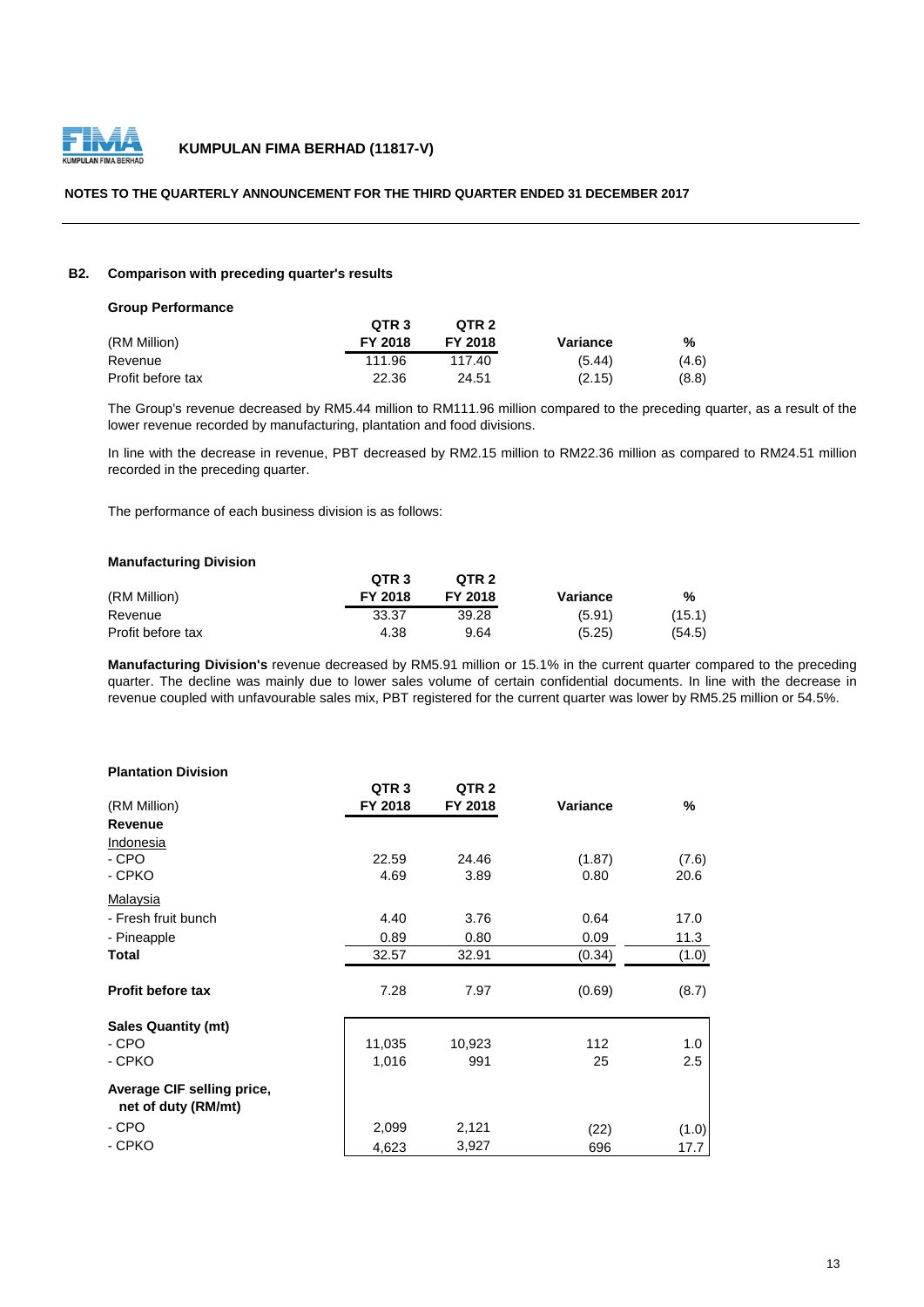

#### **NOTES TO THE QUARTERLY ANNOUNCEMENT FOR THE THIRD QUARTER ENDED 31 DECEMBER 2017**

#### **B2. Comparison with preceding quarter's results (cont'd.)**

#### **Plantation Division (cont'd.)**

Plantation Division's revenue for the quarter decreased by RM0.34 million due to lower selling price of CPO. Consequently, PBT recorded was lower by 8.7% to RM7.28 million from RM7.97 million.

| <b>Bulking Division</b> |  |
|-------------------------|--|
|-------------------------|--|

|                   | QTR <sub>3</sub> | QTR <sub>2</sub> |          |      |
|-------------------|------------------|------------------|----------|------|
| (RM Million)      | FY 2018          | FY 2018          | Variance | %    |
| Revenue           | 14.77            | 12.37            | 2.40     | 19.4 |
| Profit before tax | 7.55             | 5.50             | 2.05     | 37.4 |

Revenue from **Bulking Division** of RM14.77 million was 19.4% higher than the preceding quarter contributed from most of all products segment. In line with increase in revenue, PBT increased by 37.4% or RM2.05 million.

| <b>Food Division</b>     |                  |                  |          |        |
|--------------------------|------------------|------------------|----------|--------|
|                          | QTR <sub>3</sub> | QTR <sub>2</sub> |          |        |
| (RM Million)             | FY 2018          | FY 2018          | Variance | %      |
| Revenue                  |                  |                  |          |        |
| <b>PNG</b>               | 28.58            | 30.28            | (1.70)   | (5.6)  |
| Malaysia                 | 1.76             | 1.58             | 0.18     | 11.2   |
|                          | 30.34            | 31.86            | (1.52)   | (4.8)  |
|                          |                  |                  |          |        |
| Profit/(loss) before tax | 0.97             | 1.78             | (0.81)   | (45.5) |

Revenue from **Food Division** decreased by RM1.52 million or 4.8% to RM30.34 million as compared to the preceding quarter mainly due to lower sales volume of canned mackerel. In line with revenue decrease, the division registered profit before tax of RM0.97 million during the quarter.

#### **B3. Prospects**

The Directors expect the performance of the Group to be challenging for the remaining period of year. The prospect of each business division for the remaining period is as follows:

The Board recognises the challenges ahead faced by **Manufacturing Division** following the expiration of a supply contract for a certain travel document. The division will continue it concerted efforts to establish new strategic alliances to develop new products and solutions to complement its existing products.

**Plantation Division.** As the setback in FFB production arising from the consequences of El Nino experienced in 2015/2016 has ended, the FFB yield is recovering and is anticipated to improve further. Nevertheless, the overall performance of the oil palm production and processing is very much influenced by the palm oil price. In view of the current prevailing palm oil prices, the Board of Directors expects the results of this financial year to be satisfactory.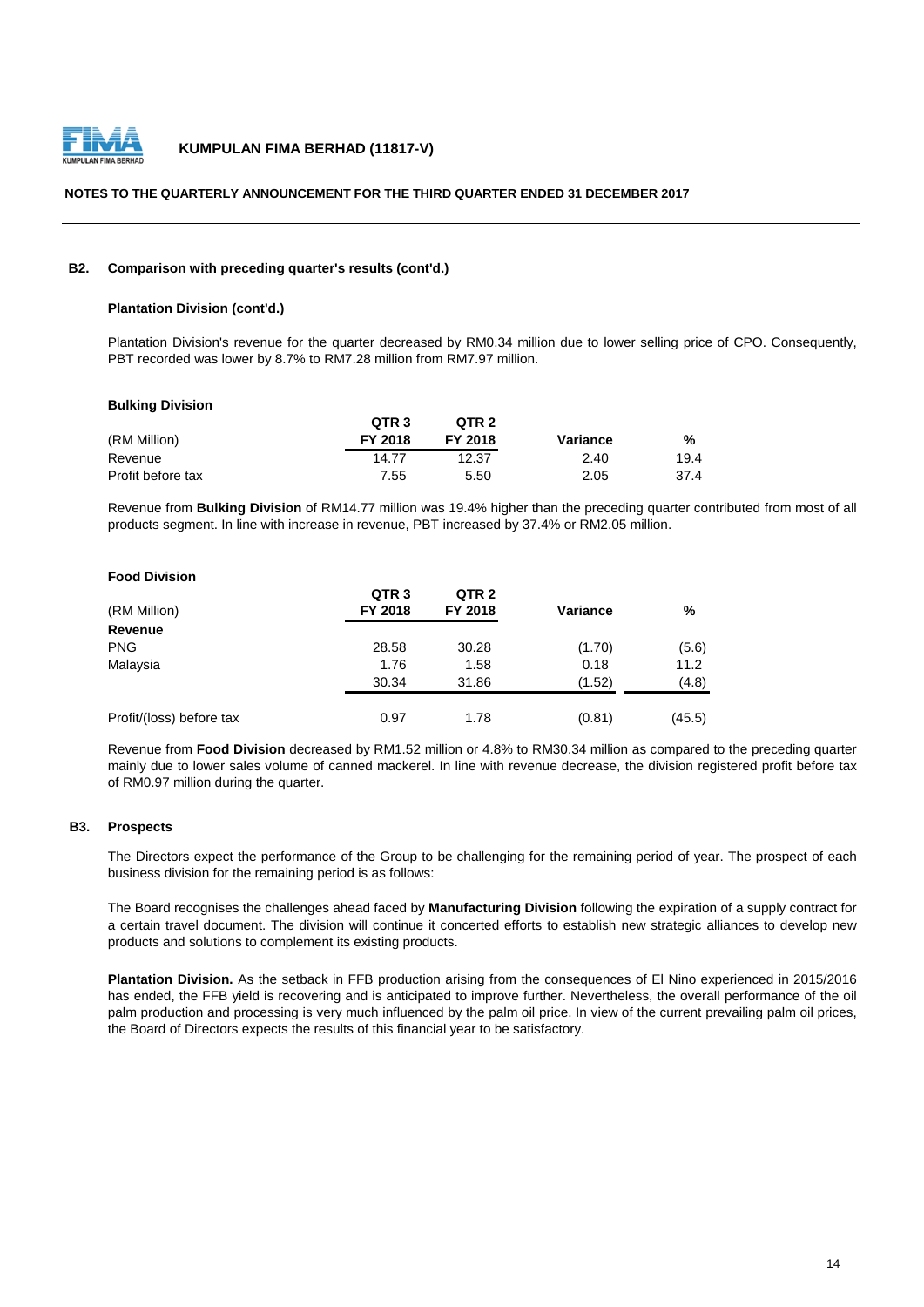

#### **NOTES TO THE QUARTERLY ANNOUNCEMENT FOR THE THIRD QUARTER ENDED 31 DECEMBER 2017**

#### **B3. Prospects (cont'd.)**

**Bulking Division.** The demand for storage is expected to improve slightly with the increase in palm oil stock level nationwide. The division is looking at securing more long term contracts with customers as well as handling higher margin products.

**Food Division** faces many challenges ahead, particularly in Papua New Guinea where the division's main operation is located, amidst intense market competition from cheaper imported products and currency fluctuation. The division will continue to focus on operational efficiency, productivity and margin improvements, and cost control as well as emphasising on quality, service and delivery.

#### **B4. Explanatory notes on variances with profit forecasts or profit guarantees**

The Group did not issue any profit forecast and/or profit guarantee to the public.

#### **B5. Income tax expense**

|                  | <b>Current</b> | <b>Current</b> |
|------------------|----------------|----------------|
|                  | year           | year           |
|                  | quarter        | to date        |
|                  | 31-12-2017     | 31-12-2017     |
|                  | <b>RM'000</b>  | <b>RM'000</b>  |
| Current taxation | 5,765          | 20,618         |

The effective tax rate on the Group's profit to date is higher than the statutory tax rate mainly due to certain expenses disallowed for taxation purposes and no group relief.

#### **B6. Profits/(losses) on sale of unquoted investments and/or properties**

There were no sale of unquoted investments and/or properties during the current quarter.

#### **B7. Purchase or disposal of quoted securities**

There were no purchase or disposal of quoted securities during the current quarter.

#### **B8. Corporate proposals**

#### **(a) Status of corporate proposal**

Saved as disclosed below, there is no corporate proposal announced but not completed at the date of this report.

On 6 October 2017, a subsidiary of FimaCorp, FCB Plantation Holdings Sdn Bhd ("FCBPH"), has entered into a conditional Sale and Purchase Agreement (SPA) with Java Berhad (the Vendor) to acquire 1,000,000 ordinary shares or 100% of the total issued and paid-up capital of Java Plantations Sdn Bhd ("Java Plantations") for a purchase consideration of RM5,197,118.37 ("Proposed Acquisition"). Java Plantations holds an 80% interest in Ladang Bunga Tanjong Sdn Bhd ("LBTSB"), a joint venture company between Java Plantations and Kumpulan Pertanian Kelantan Berhad which operates an oil palm plantation held under the Individual Title Geran 36415, Lot 2429, Mukim Lubok Bongor, Jajahan Jeli, Kelantan measuring approximately 3,289.9 acres or 1,331.0 hectares (Land). The lease period for the Land is for 66 years and expiring in 28 September 2069.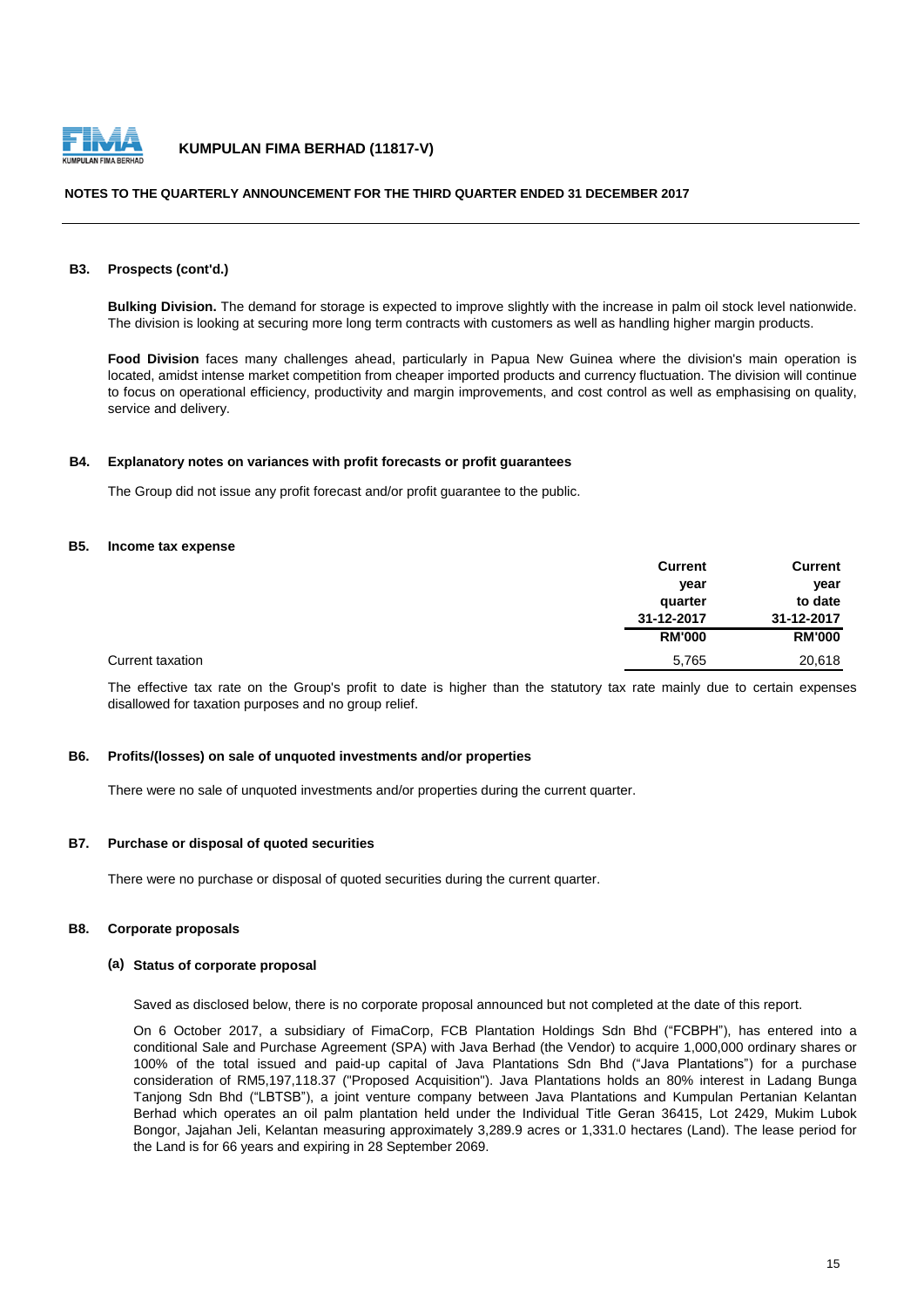

#### **NOTES TO THE QUARTERLY ANNOUNCEMENT FOR THE THIRD QUARTER ENDED 31 DECEMBER 2017**

#### **B8. Corporate proposals (cont'd.)**

#### **(a) Status of corporate proposal (cont'd.)**

The lease over the Land together with Java Plantations' 80% equity interest in LBTSB have been charged to a financial institution as security for credit facilities granted by the said financial institution to LBTSB. Pursuant to the terms of the SPA, FCBPH will also assume and undertakes to pay the total advances given by the Vendor to Java Plantations which as at 30 June 2017 stood at RM19,953,232.21 and redeem the Land and the pledged shares from LBTSB's financier through the settlement of the amount owing by LBTSB to the said financier which as at 30 June 2017 totalled RM8,350,369.83, which shall be payable at the times and in the manner set out in the SPA. All conditions precedent pertaining to the Proposed Acquisition have been fulfilled on 4 January 2018.

The Proposed Acquisition was completed on 20 February 2018.

#### **(b) Utilisation of proceeds raised from any corporate proposal**

Not applicable.

#### **B9. Borrowings and debt securities**

| As at<br>31-12-2017<br><b>RM'000</b> | As at<br>31-03-2017<br><b>RM'000</b> |
|--------------------------------------|--------------------------------------|
|                                      |                                      |
|                                      |                                      |
| 15,704                               | 16,176                               |
|                                      |                                      |
| 624                                  | 624                                  |
| 2,052                                | 9,516                                |
| 30,000                               | 5,000                                |
| 32,676                               | 15,140                               |
| 48,380                               | 31,316                               |
|                                      |                                      |

\* The obligations under finance leases are in respect of the following land lease:

- (i) A 99 year land lease granted to subsidiary, Gabungan Warisan Sdn. Bhd. to develop approximately 249.8 ha of land in Kuala Krai, Kelantan Darul Naim. The lease expires on 2 July 2112.
- (ii) Sub-leases granted to subsidiaries, Taka Worldwide Trading Sdn. Bhd. and Etika Gangsa Sdn. Bhd. over 2 parcels of land measuring approximately 404.6 ha, deemed suitable for oil palm cultivation, situated in Mukim Relai, Jajahan Gua Musang, Kelantan for a term of 66 years expiring 5 March 2075, with an option to renew for a further period of 33 years.
- (iii) A 60 year lease granted to subsidiary, R.N.E. Plantation Sdn Bhd over 1 plot of agricultural land measuring 2,000 ha located at Sungai Siput, Daerah Kuala Kangsar, Perak. The lease will expire on 3 August 2075, with an option to renew for a further 30 years.

#### **B10. Changes in material litigations**

Pending material litigation since preceding quarter is as follows:

(i) On 21 October 2016, a subsidiary, Fima Corporation Berhad ("FimaCorp") announced that its Indonesian subsidiary, PT Nunukan Jaya Lestari ("PTNJL") has institued legal proceedings to challenge the order issued by the Menteri Agraria dan Tata Ruang/Kepala Badan Pertanahan Nasional ('Defendant") ("Ministerial Order") to revoke PTNJL's land title Hak Guna Usaha No. 01/Nunukan Barat ("HGU") with immediate effect.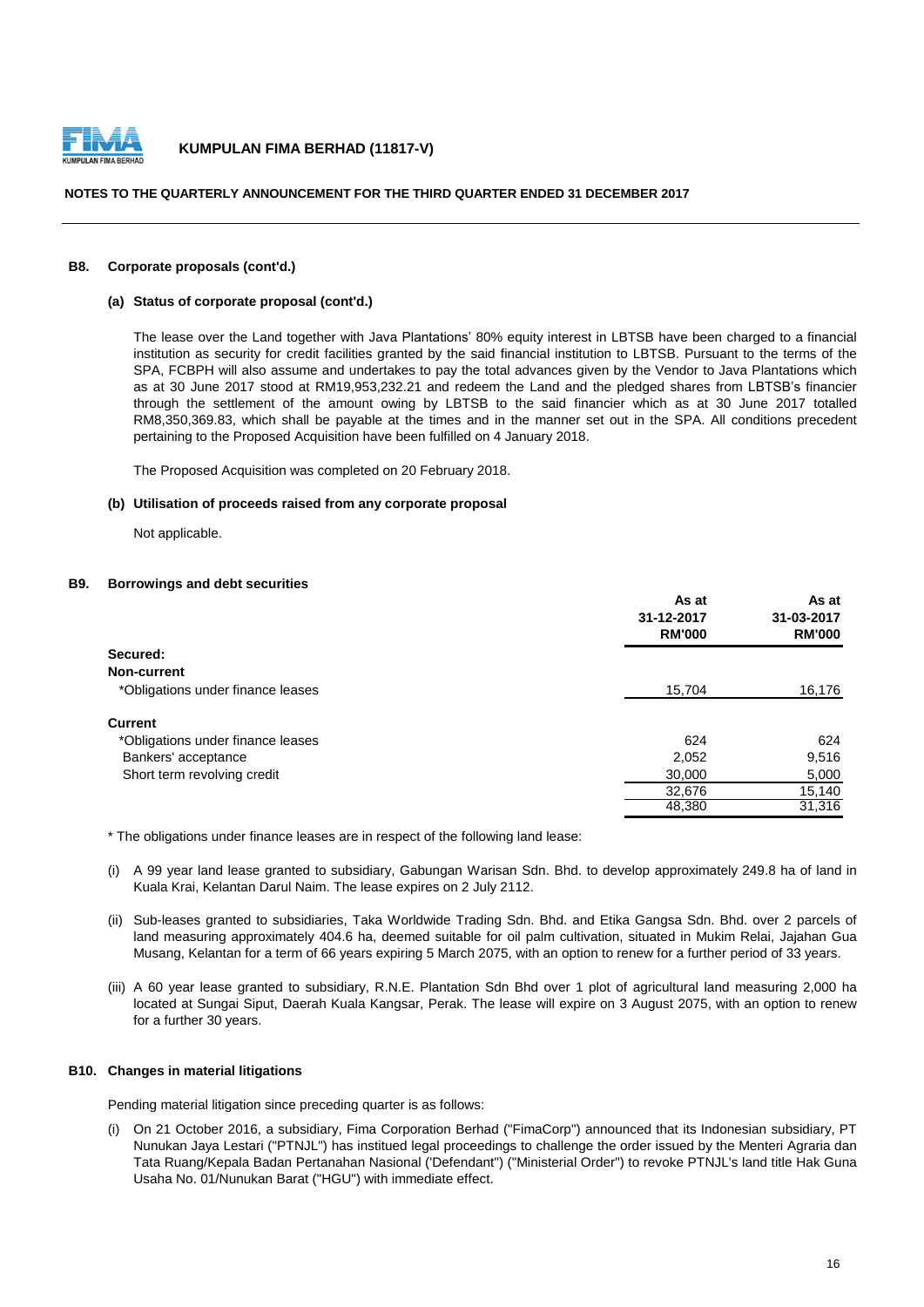

#### **NOTES TO THE QUARTERLY ANNOUNCEMENT FOR THE THIRD QUARTER ENDED 31 DECEMBER 2017**

#### **B10. Changes in material litigations (cont'd.)**

The Ministerial Order was on the basis that the HGU was improperly issued due to administrative irregularities performed by certain officers of the Badan Pertanahan Nasional Provinsi Kalimantan Timur at the time of the issuance of the HGU in 2003, resulting in parts of the area within the HGU to overlap with foresty areas. PTNJL's planted area affected by the Ministerial Order measures 3,691.9 hectare.

On 21 October 2016, PTNJL filed an application in the Pengadilan Tata Usaha (State Administrative Court) in Jakarta, Indonesia seeking an order to annul the Ministerial Order. Simultaneously, in the said application, PTNJL has also sought an order from State Administrative Court to postpone the enforcement of the Ministerial Order pending full and final determination of the matter by the Indonesian courts. The Defendant, together with a third party interverner, PT Adindo Hutani Lestari, have filed a defence against the said suit.

On 13 June 2017, the State Administrative Court dismissed the application filed by PTNJL to annul the Ministerial Order. Subsequently on 24 July 2017, PTNJL filed and appeal to the Pengadilan Tinggi Tata Usaha Negara Jakarta to appeal against the decision of the State Adminstrative Court.

The Pengadilan Tinggi Tata Usaha Negara Jakarta vide its written decision dated 11 December 2017 (which was received by the Company's solicitors on 2 January 2018 and subsequently forwarded to the Company on 3 January 2018):

- (i) has partly allowed PTNJL's appeal against the State Administrative Court's decision, with costs;
- (ii) has declared that the Ministerial Order revoking PTNJL's HGU to be void, save for the areas overlapping with forestry areas/third party interests measuring 5,138 hectares; and
- (iii) has ordered the Defendant to revoke the Ministerial Order save for the areas overlapping with forestry areas/third party interests measuring 5,138 hectares.

On 10 January 2018, PTNJL has filed its statement of appeal to the Mahkamah Agung Republik Indonesia and subsequently on 23 January 2018, PTNJL filed its appeal to the Mahkamah Agung Republik Indonesia in respect of the aforesaid decision.

Notwithstanding the Ministerial Order, the local government in Kabupaten Nunukan, in the interest of good order, has given its undertaking and allowed PTNJL to continue to lawfully operate its plantation operations until the final determination of the matter by the Indonesian courts. Based on the current circumstances, the Board is of the opinion that the Ministerial Order will not have any immediate operational and financial impact on the Group.

(ii) Following the termination of the Tenancy Agreement by Malaysia Airports Holding Berhad ("MAHB") on 11 May 2000, a subsidiary, FimaCorp, as the Principal Tenant issued a termination notice dated 15 May 2000 to all its respective subtenants at Airtel Complex, Subang.

Pursuant to the above, on 28 September 2001, FimaCorp was served a Writ of Summons dated 9 August 2001 from a tenant ("Plaintiff") claiming for a compensation sum of approximately RM2.12 million being the renovation costs and general damages arising from the early termination of the Tenancy Agreement at Airtel Complex, in Subang. The Board of FimaCorp had sought the advice of the solicitors and was of the opinion that there should be no compensation payable to the Plaintiff as the demised premises was acquired by a relevant authority, MAHB, which was provided in the Tenancy Agreement between FimaCorp and the Plaintiff.

On 11 November 2008, the Court had disposed off this matter summarily in favour of the Plaintiff and on 4 March 2009, FimaCorp had filed its Record of Appeal to the Court of Appeal to appeal against the decision.

The subsidiary had made full provision for the compensation claim of RM2.12 million in the financial year ended 31 March 2009.

On 27 September 2011, the Court of Appeal had allowed FimaCorp's appeal against the decision handed down by the High Court. However, the Court of Appeal had directed that the matter be remitted back to the High Court for a full trial. There has been no development since 27 September 2011.